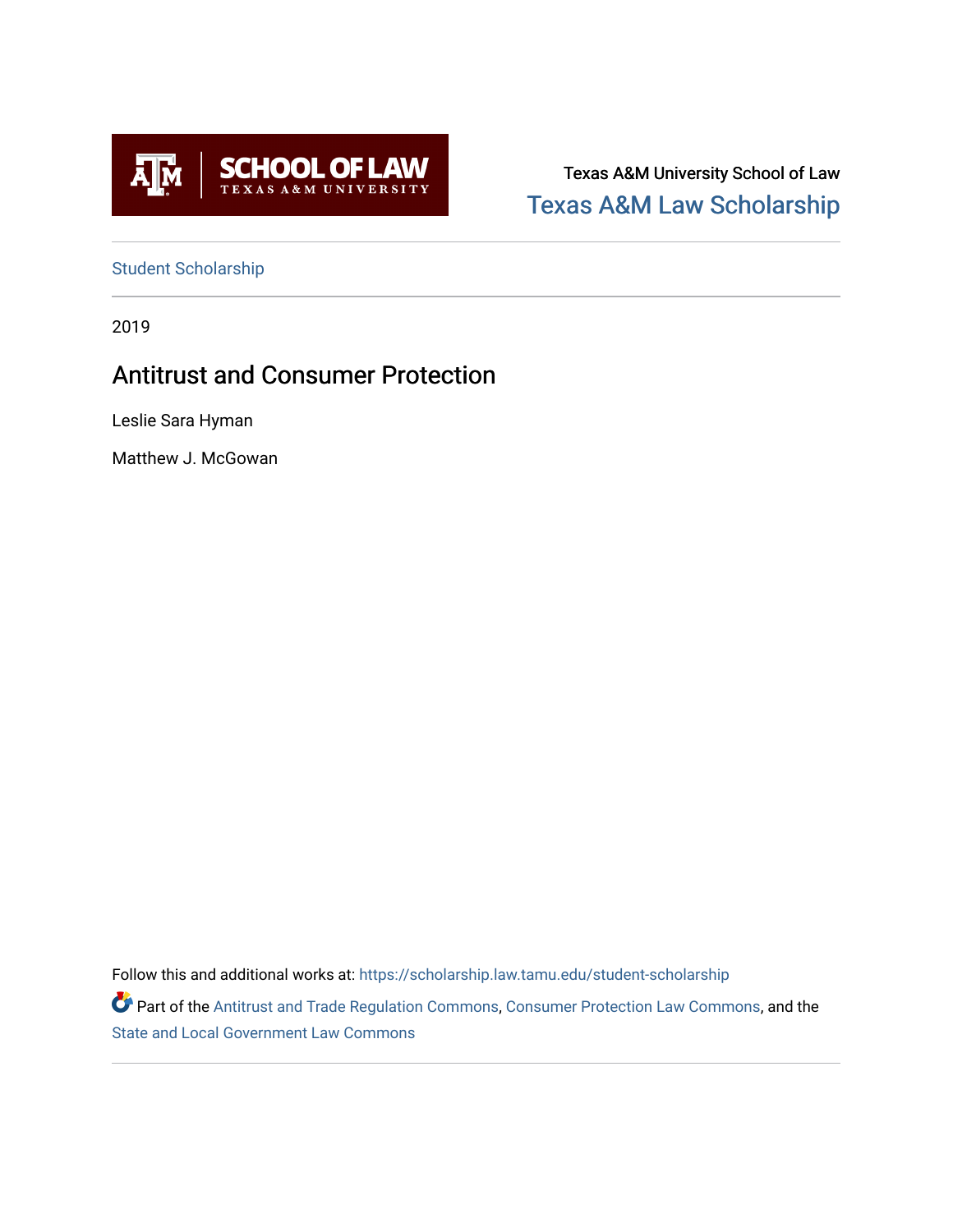# ANTITRUST AND CONSUMER PROTECTION

*Leslie Sara Hyman\* Matthew J. McGowan\*\**

# TABLE OF CONTENTS

| 4                                                    |
|------------------------------------------------------|
| $\overline{4}$<br>A. PLEADING-STAGE DECISIONS        |
| 8<br>B. RELEVANT MARKET                              |
| C. HARM TO COMPETITION<br>10                         |
| 10                                                   |
| A. STATE CONSUMER PROTECTION<br>11                   |
| 11<br>1. Menchaca and the Independent Injury Rule    |
| 2. Federal Courts Grapple With New Diversity Statute |
| 15                                                   |
| B. FEDERAL CONSUMER PROTECTION: REAL ESTATE          |
| SETTLEMENT PROCEDURES ACT<br>20                      |
|                                                      |
|                                                      |

## I. INTRODUCTION

Consumer welfare is the common concern of the antitrust laws, the Texas Deceptive Trade Practices-Consumer Protection Act (DTPA), the Texas Insurance Code (TIC), and various other statutes prohibiting fraudulent conduct in dealing with consumers.1 Antitrust laws, however, primarily address the misuse of market power to harm consumers, while anti-deception statutes focus on consumer harm brought about through

(3) any unconscionable action or course of action by any person; or

B.A., Brandeis University; J.D., Hastings College of the Law; Partner, Pulman, Cappuccio, & Pullen, LLP, San Antonio, Texas.

<sup>\*\*</sup> B.A., Texas Tech University; J.D., Texas A&M University School of Law; Associate, Pulman, Cappuccio & Pullen, LLP, San Antonio, Texas.

<sup>1.</sup> *See* TEX. BUS. & COM. CODE ANN. § 17.41. Section 17.50 of the DTPA provides: "A consumer may maintain an action where any of the following constitute a producing cause of economic damages or damages for mental anguish:

<sup>(1)</sup> the use or employment by any person of a false, misleading, or deceptive act or practice that is:

 $(A)$  specifically enumerated in a subdivision of Subsection (b) of Section 17.46 of this subchapter; and

<sup>(</sup>B) relied on by a consumer to the consumer's detriment;

<sup>(2)</sup> breach of an express or implied warranty;

<sup>(4)</sup> the use or employment by any person of an act or practice in violation of Chapter 541, Insurance Code."

TEX. BUS. & COM. CODE ANN. § 17.50(a).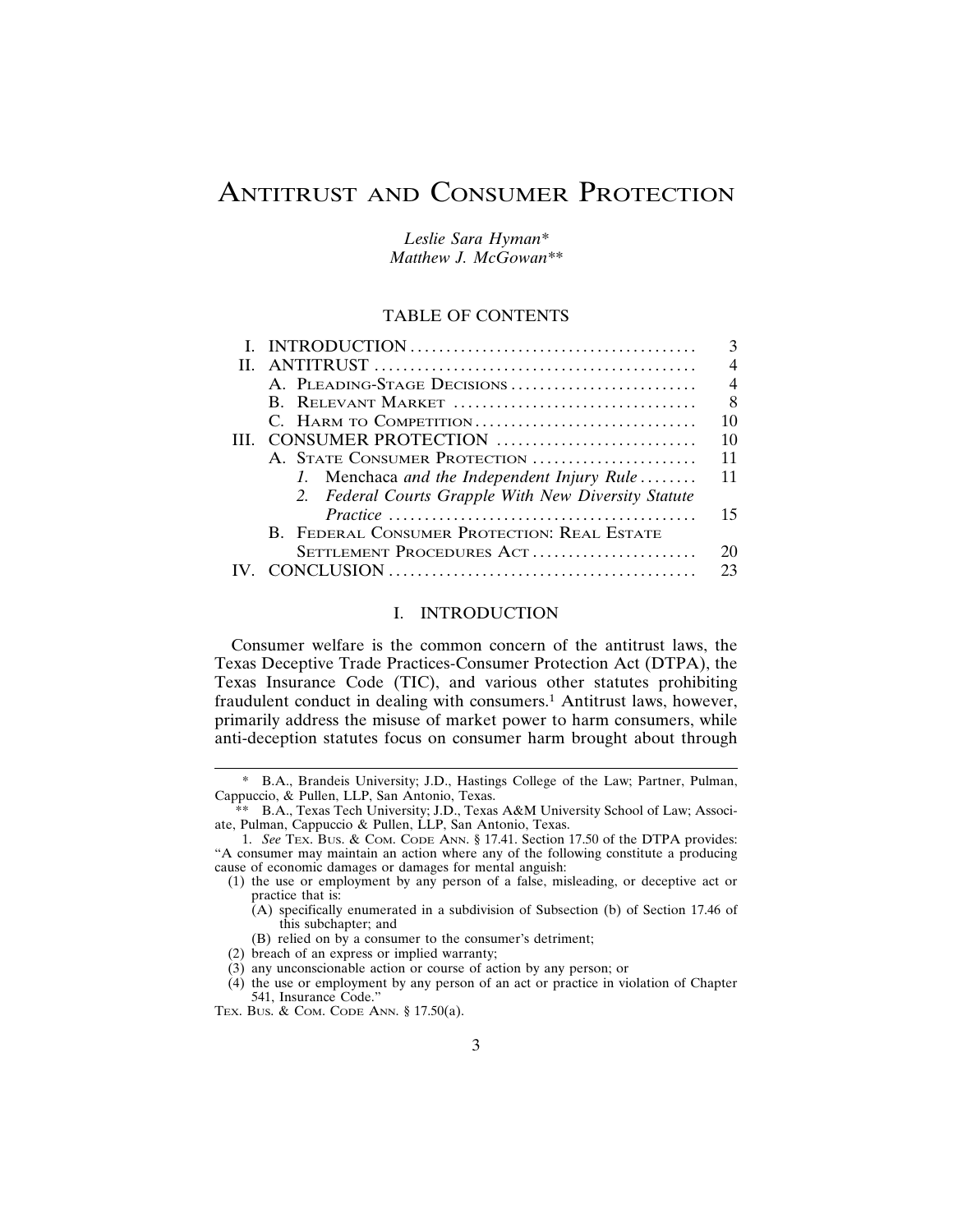deception and a litany of other unlawful practices.2 The antitrust laws and the anti-fraud statutory schemes therefore are best viewed as focusing on complementary aspects of consumer welfare.

This article covers significant developments under federal and Texas antitrust laws and consumer protection laws (including the DTPA and its various tie-ins like the Texas Insurance Code)<sup>3</sup> during the Survey period, December 1, 2017, through November 31, 2018.

### II. ANTITRUST

As in prior years, it was difficult to be an antitrust plaintiff during the Survey period. Many plaintiffs alleging antitrust claims during the Survey period found themselves unable to get past the motion to dismiss stage; only one survived summary judgment, and one set of plaintiffs had their victory taken away by the appellate courts notwithstanding winning a seven-week bench trial.

## A. PLEADING-STAGE DECISIONS

SureShot Golf Ventures and Topgolf are competitors in the golf entertainment center market.4 SureShot had a multi-year contract for golf ball tracking technology with Protracer when Topgolf bought Protracer.<sup>5</sup> SureShot sued, expressing concern that Topgolf would not renew SureShot's license for the tracking technology when SureShot's current contract expired.6 The U.S. District Court for the Southern District of Texas dismissed the claims with prejudice, holding that the claims were not ripe and that SureShot had failed to plead antitrust injury.7 On appeal, the U.S. Court of Appeals for the Fifth Circuit agreed that the claims as pled were not ripe because SureShot was complaining about hypothetical harm in the future.8 However, the Fifth Circuit held that the district court's decision to reach the question of antitrust injury and dismiss with prejudice was improper, so the Fifth Circuit modified the judgment to a dismissal without prejudice.<sup>9</sup>

In *Montoya v. San Angelo Community Medical Center*, the plaintiffdoctor alleged that patients in the hospital emergency room needing the care of a nephrologist were being referred only to a hospital-affiliated

<sup>2.</sup> Reiter v. Sonotone Corp., 442 U.S. 330, 343 (1979); Roy B. Taylor Sales, Inc. v. Hollymatic Corp., 28 F.3d 1379, 1382 (5th Cir. 1994); TEX. BUS. & COM. CODE ANN.  $§ 17.44(a).$ 

<sup>3.</sup> *See, e.g.*, TEX. INS. CODE ANN. § 541.151 ("A person who sustains actual damages may bring an action against another person for those damages caused by the other person engaging in an act or practice . . . specifically enumerated in [the DTPA] as an unlawful deceptive trade practice[.]").

<sup>4.</sup> SureShot Golf Ventures, Inc. v. Topgolf Int'l, Inc., 754 F. App'x 235, 236–37 (5th Cir. 2018).

<sup>5.</sup> *Id.* at 237.

<sup>6.</sup> *Id.* at 237–38.

<sup>7.</sup> *Id.* at 238. 8. *Id.* at 240–41.

<sup>9.</sup> *Id.* at 241.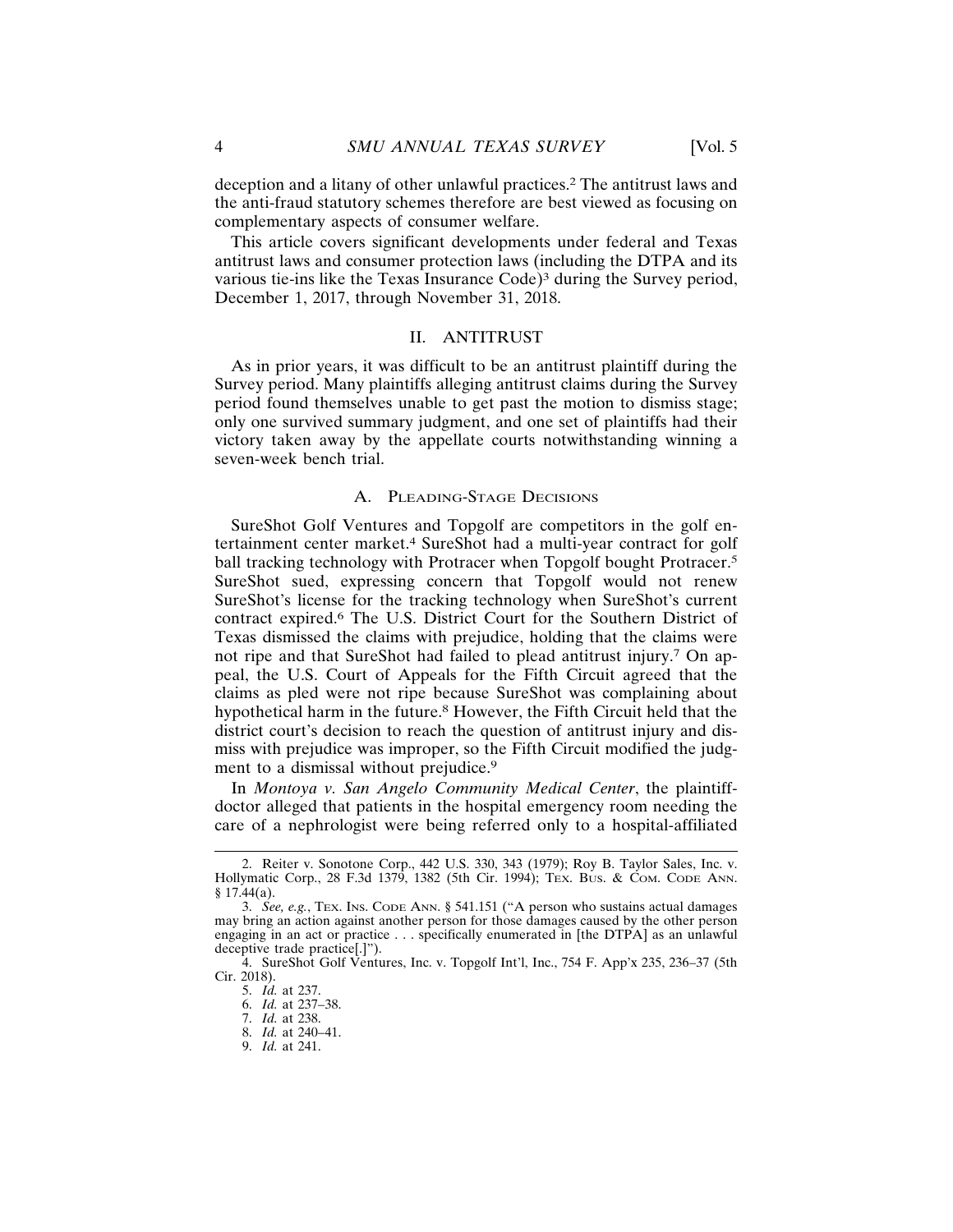physician group with which he competed and that this practice was an unlawful restraint of trade in violation of the Texas Free Enterprise and Antitrust Act of 1983 (TFEAA).<sup>10</sup> The Austin Court of Appeals affirmed dismissal of the claim under Texas Rule of Civil Procedure 91(a) on the ground that the plaintiff had only alleged injury to his own economic interests and thus had failed to allege facts demonstrating antitrust injury.11

In *Mary Kay Inc. v. Reibel*, Gerald Reibel was sued by cosmetics manufacturer Mary Kay for allegedly selling expired Mary Kay products on eBay without authorization.12 Reibel counterclaimed for attempted monopolization under federal law and unfair competition under state law, alleging that Mark Kay was improperly using litigation against small vendors.13 Mary Kay moved to dismiss on the grounds that Reibel had failed to plead antitrust injury.14 The U.S. District Court for the Northern District of Texas agreed, explaining that "the antitrust laws are not intended to prevent a manufacturer's 'monopoly over the distribution of its own products.'"15 The district court granted the motion to dismiss because Reibel failed to allege antitrust injury in that he "failed to allege an injury of the type the antitrust laws were intended to prevent."16 The district court alternatively granted the motion to dismiss on the ground that Reibel failed to allege the necessary elements of his antitrust claims.17 Mary Kary argued that (1) Reibel failed to define the product and geographic markets; (2) failed to identify any actions by Mary Kay that could be deemed predatory or exclusionary; (3) failed to plausibly allege that Mary Kay had a specific intent to monopolize; and (4) failed to plausibly allege that Mary Kay had a dangerous probability of achieving monopoly power.18 The district court held that Reibel did not specifically respond to any of these arguments and that Reibel's failure to adequately plead specific intent to monopolize or the dangerous probability of obtaining monopoly power were fatal to Reibel's claims.19

In *Batra v. Covenant Health System*, 20 a doctor whose credentials to practice at Covenant Health Systems's facilities were not renewed, resulting in a report to the National Practitioner Data Bank, brought suit complaining, among other things, that Covenant's actions constituted an unreasonable restraint of trade under TFEAA.21 Covenant moved to dis-

15. *Id.* at \*4 (quoting Domed Stadium Hotel, Inc. v. Holiday Inns, Inc., 732 F.2d 480, 488 (5th Cir. 1984)).

<sup>10.</sup> Montoya v. San Angelo Cmty. Medical Ctr., No. 03–16–00510–CV, 2018 WL 2437508, at \*1, \*3 (Tex. App.—Austin May 31, 2018, pet. denied).

<sup>11.</sup> *Id.* at \*5–7.

<sup>12.</sup> Mary Kay Inc. v. Reibel, No. 3:17-CV-2634-D, 2018 WL 2984865, at \*1 (N.D. Tex. Jun. 14, 2018) (mem. op.).

<sup>13.</sup> *Id.* at \*4. 14. *Id.* at \*2–3.

<sup>16.</sup> *Id.*

<sup>17.</sup> *Id.*

<sup>18.</sup> *Id.* at \*5.

<sup>19.</sup> *Id.*

<sup>20. 562</sup> S.W.3d 696 (Tex. App.—Amarillo 2018, pet. filed).

<sup>21.</sup> *Id.* at 704.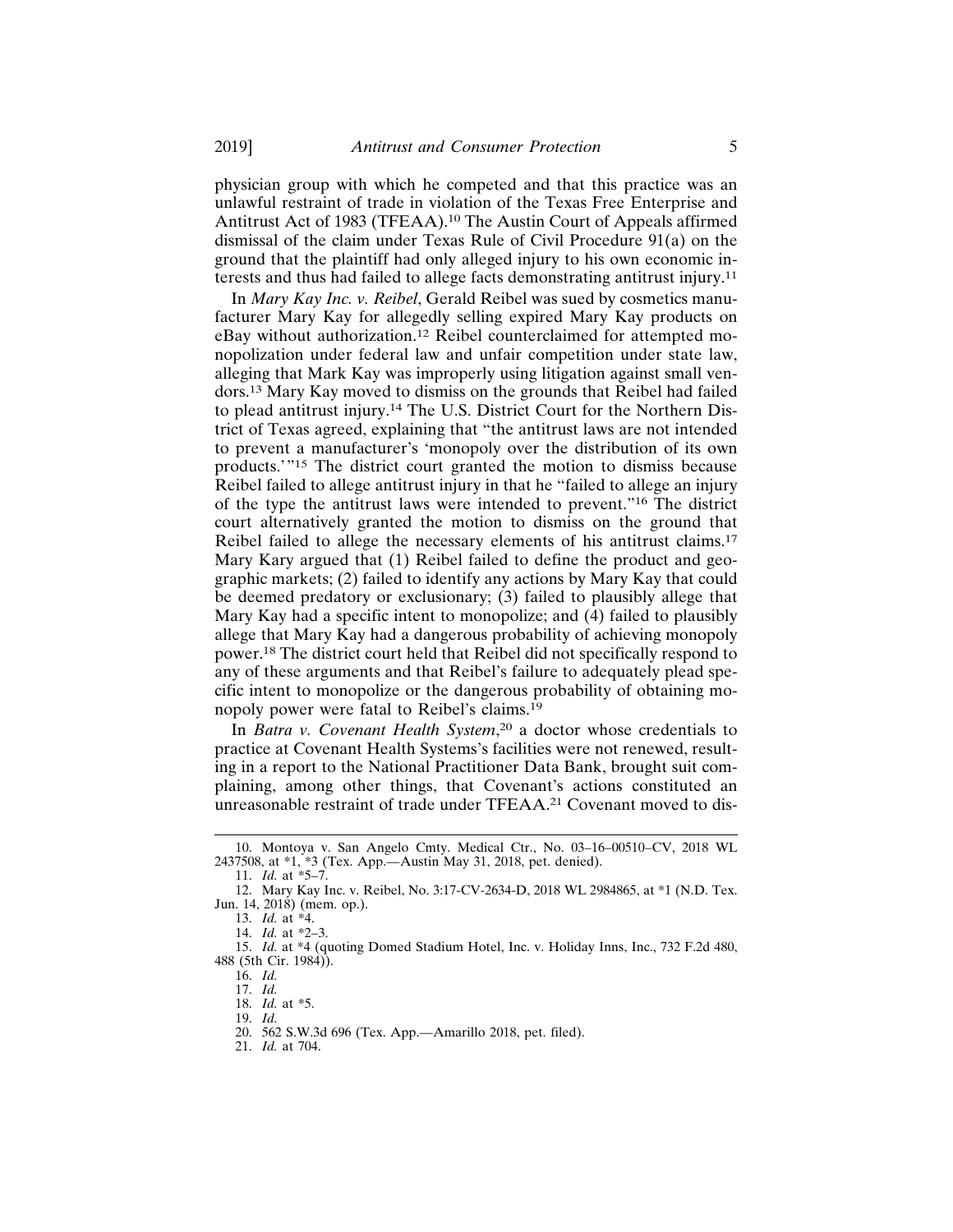miss under the Texas Citizens Participation Act.22 The Amarillo Court of Appeals affirmed the trial court's order granting the motion, holding, with regard to the plaintiff's TFEAA claim, that the plaintiff failed to present clear and specific evidence of an adverse effect on competition as a whole.23

The Foreign Trade Antitrust Improvements Act (FTAIA)<sup>24</sup> limits the application of U.S. antitrust laws in cases involving foreign commerce, excluding coverage when only foreign injury is alleged unless the complained-of conduct "has a 'direct, substantial, and reasonably foreseeable effect' on United States imports, domestic commerce, or United States exporters."<sup>25</sup> *Leaf Trading Cards, LLC v. The Upper Deck Company* involved a dispute between two manufacturers of hockey trading cards. Leaf Trading Cards (Leaf) accused The Upper Deck Company (Upper Deck) of using its "dominant market position" to foreclose competition in U.S. and Canadian markets for hockey trading cards.26 Upper Deck argued that the FTAIA barred Leaf's allegations regarding the Canadian market.<sup>27</sup> Leaf's contention was that Upper Deck's actions in excluding Leaf from the bigger Canadian market, had the direct, substantial, and reasonably foreseeable effect of Leaf being unable to achieve efficiencies necessary to compete in the American market.28 Previously, in *Coors Brewing Co. v. Miller Brewing Co.*, 29 the U.S. District Court for the District of Colorado held that a defendant's anticompetitive conduct in Canada could satisfy the FTAIA in an integrated market.30 Applying *Coors* to the dispute before it, and accepting Leaf's allegations as true, the United States District Court for the Northern District of Texas held that the North American hockey trading card market, like the National Hockey League whose players were depicted on the cards, was sufficiently integrated to render the harm alleged by Leaf in the United States a foreseeable effect of Upper Deck's alleged actions in Canada sufficient to survive a motion to dismiss.31

Louisiana law governing court reporters provides that an employee or attorney of a litigant may not act as a court reporter.32 It defines "employee" to include "a person who has a contractual relationship with a

<sup>22.</sup> *Id.*

<sup>23.</sup> *Id.* at 711–12; *see also* Location Servs., LLC v. Digital Recognition Network, Inc., No. 4:18-CV-744-A, 2018 WL 5787317, at \*2–3 (N.D. Tex. Nov. 11, 2018) (mem. op.) (dismissing antitrust claims for failure to plead facts sufficient to demonstrate antitrust injury, power to exclude competition, or existence of a conspiracy).

<sup>24.</sup> Foreign Trade Antitrust Improvements Act, 15 U.S.C. § 6a (2012).

<sup>25.</sup> Leaf Trading Cards, LLC v. The Upper Deck Co., No. 3:17-CV-03200-N, 2018 WL 2971135, at \*2 (N.D. Tex. Mar. 16, 2018) (mem. op.) (quoting 15 U.S.C. § 6a (2012)).

<sup>26.</sup> *Id.* at \*1.

<sup>27.</sup> *Id.* at \*3.

<sup>28.</sup> *Id.*

<sup>29. 889</sup> F. Supp. 1394 (D. Colo. 1995) (mem. op.).

<sup>30.</sup> *Id.* at 1398.

<sup>31.</sup> *Leaf Trading Cards*, 2018 WL 2971135, at \*3.

<sup>32.</sup> Veritext Corp. v. Bonin, 901 F.3d 287, 290 (5th Cir. 2018).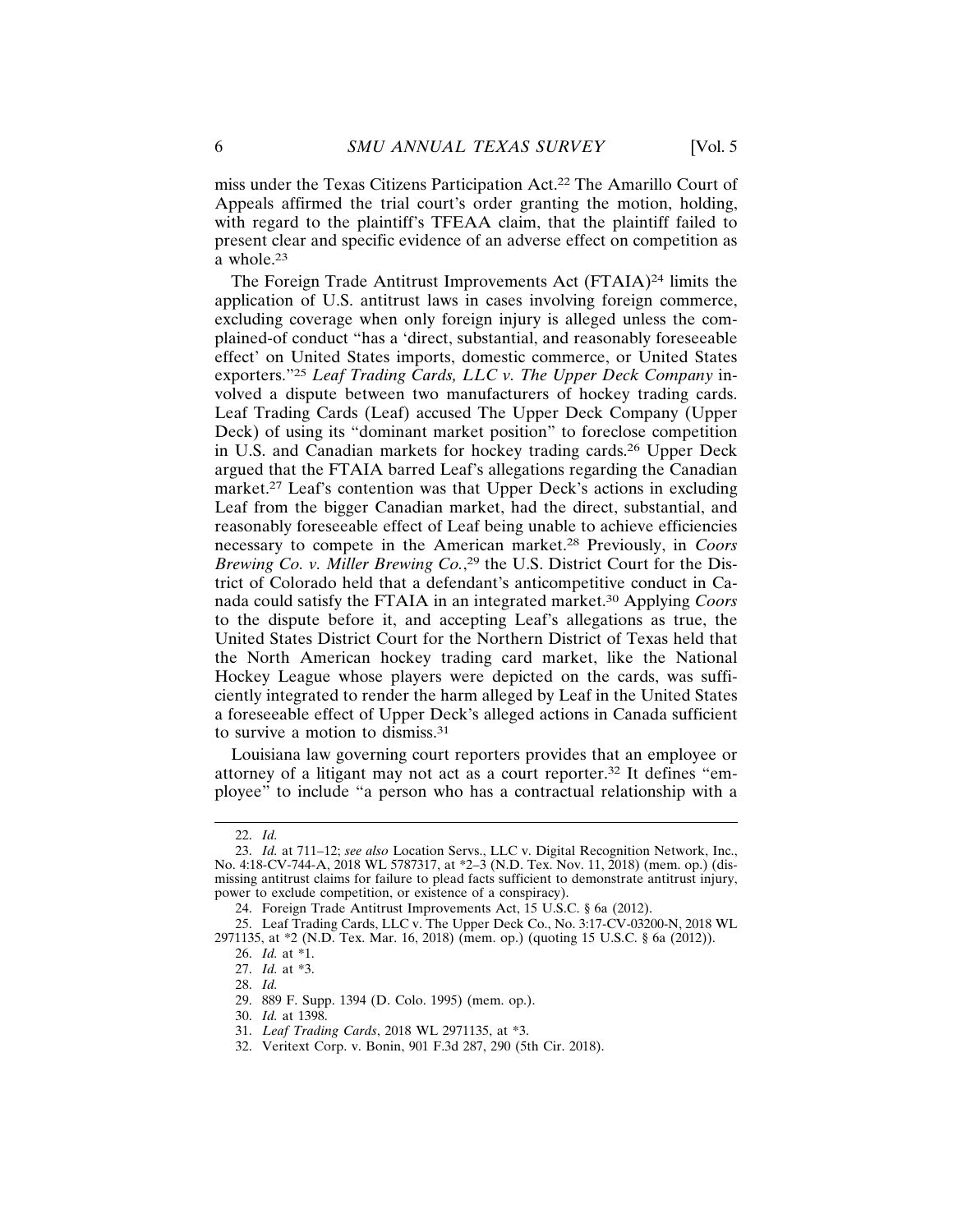party litigant to provide shorthand reporting."33 This law is enforced by the Louisiana Board of Examiners of Certified Shorthand Reporters (the Board).34 Starting in 2012, the Board began enforcing this provision against court reporters who had volume-based discount agreements and related concessions with their frequent customers.35

A national court reporting service, Veritext, sued alleging, among other things, that the Board's actions violated the antitrust laws because the Board was acting to prevent competition from national and regional court reporting firms in order to increase business opportunities for local, freelance court reporters.36 The U.S. District Court for the Eastern District of Louisiana granted the Board's motion to dismiss the antitrust claims, but the U.S. Court of Appeals for the Fifth Circuit reversed.<sup>37</sup>

Veritext pled that the Board was comprised of market participants who acted to deter and delay the entry of large court reporting firms into the market.38 The court held that these allegations were sufficient to support a finding that the Board's conduct restrains trade.39 The Fifth Circuit rejected the Board's contention that its actions were immune. While *Parker* immunity provides immunity from federal antitrust laws for conduct by a state, this immunity applies only where (1) the challenged restraint is "clearly articulated and affirmatively expressed as state policy" and (2) the policy is "actively supervised by the State."40 The Fifth Circuit held that the Board satisfied the first requirement, but not the second, which requires that the state at least review the substance of any anticompetitive decisions.<sup>41</sup>

The Fifth Circuit explained that Veritext's pleading set forth sufficient facts to support a finding of the absence of active supervision because "nothing in the record indicate<sup>[d]"42</sup> that any elected or appointed state officials oversaw the Board's actions.43 The court rejected the Board's argument that active supervision could be found in the legislature's ability to amend the law or veto proposed rules under the Louisiana Administrative Procedures Act, holding that "the 'mere potential for state supervision'" is insufficient to constitute active supervision.<sup>44</sup> The Fifth Circuit also rejected the Board's arguments that (1) Veritext had not suf-

41. *Id.*

42. The Fifth Circuit's opinion correctly reflects that the court was reviewing an order granting a motion to dismiss for failure to state a claim but recites the standard of review for summary judgment, refers several times to "the record," and concludes by stating that the district court erred in granting summary judgment. *Id.* at 291–93.

43. *Id.* at 292.

<sup>33.</sup> *Id.*

<sup>34.</sup> *Id.* 35. *Id.*

<sup>36.</sup> *Id.*

<sup>37.</sup> *Id.* at 291.

<sup>38.</sup> *Id.* at 292. 39. *Id.*

<sup>40.</sup> *Id.* (quoting N. Carolina State Bd. of Dental Exam'rs v. Fed. Trade Comm'n, 135 S. Ct. 1101, 1110 (2015)).

<sup>44.</sup> *Id.* at 292–93 (quoting *N. Carolina State Bd. of Dental Exam'rs*, 135 S. Ct. at 1116).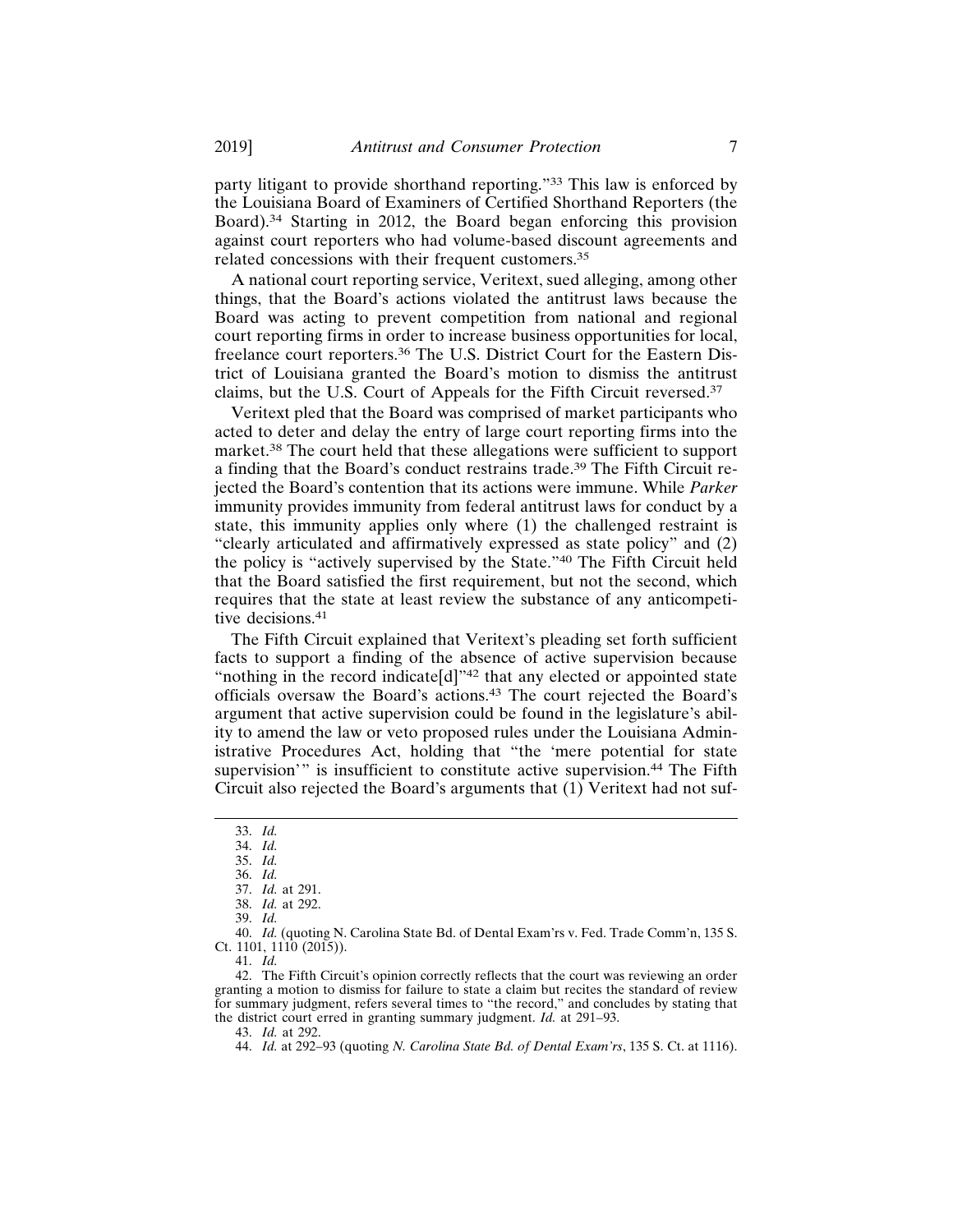ficiently pled that Board members were active market participants and (2) the Board does not advance private interests simply by enforcing state law.45 Louisiana law provides that six of the nine Board members be certified shorthand reporters, which the court found sufficient to qualify them as active market participants.46 The court further held that "it strains credulity to regard the Board's conduct as strictly public minded," given that the record reflected that the Board had convened a meeting that included "'How to increase rates?'" as an agenda item.47 The Fifth Circuit concluded that Veritext had pled sufficient facts to support a finding of active supervision by the state.48

#### B. RELEVANT MARKET

American Express (Amex) requires the merchants with which it contracts to agree to an antisteering provision under which the merchants must agree not to "steer" customers from using American Express cards to using other credit cards.49 In *Ohio v. American Express Co.*, 50 the United States and several states sued Amex, alleging that the antisteering provision violated section 1 of the Sherman Act. The U.S. District Court for the Eastern District of New York held a seven-week bench trial and ruled against Amex, holding (1) that the credit card market should be treated as a market for merchants and a separate market for cardholders and (2) that the antisteering provisions have an anticompetitive effect in the merchant market.51 The U.S. Court of Appeals for the Second Circuit reversed, holding (1) that the credit card market was a single market and (2) that viewing the market as a whole, Amex's antisteering provision was not anticompetitive.52

The United States Supreme Court granted certiorari and affirmed, holding in a 5–4 decision that the United States had failed to meet its burden to prove that the antisteering provisions were anticompetitive.<sup>53</sup> The Supreme Court first explained that the credit card market was a twosided transaction platform in that credit card companies brought two parties together and offered different services to each side.54 Specifically, the credit card companies offer credit to the cardholders and processing services and quick payment to the merchants.<sup>55</sup> The Court engaged in a lengthy discussion, supported by citation to numerous academic journal articles, of the ways in which two-sided transaction platforms are different from traditional markets and concluded that two-sided platforms re-

<sup>45.</sup> *Id.* 293.

<sup>46.</sup> *Id.*

<sup>47.</sup> *Id.*

<sup>48.</sup> *Id.*

<sup>49.</sup> Ohio v. American Express Co., 138 S. Ct. 2274, 2277 (2018).

<sup>50.</sup> *Id.* 51. *Id.* at 2283.

<sup>52.</sup> *Id.*

<sup>53.</sup> *Id.* at 2283, 2287.

<sup>54.</sup> *Id.* at 2280–81.

<sup>55.</sup> *Id.* at 2280.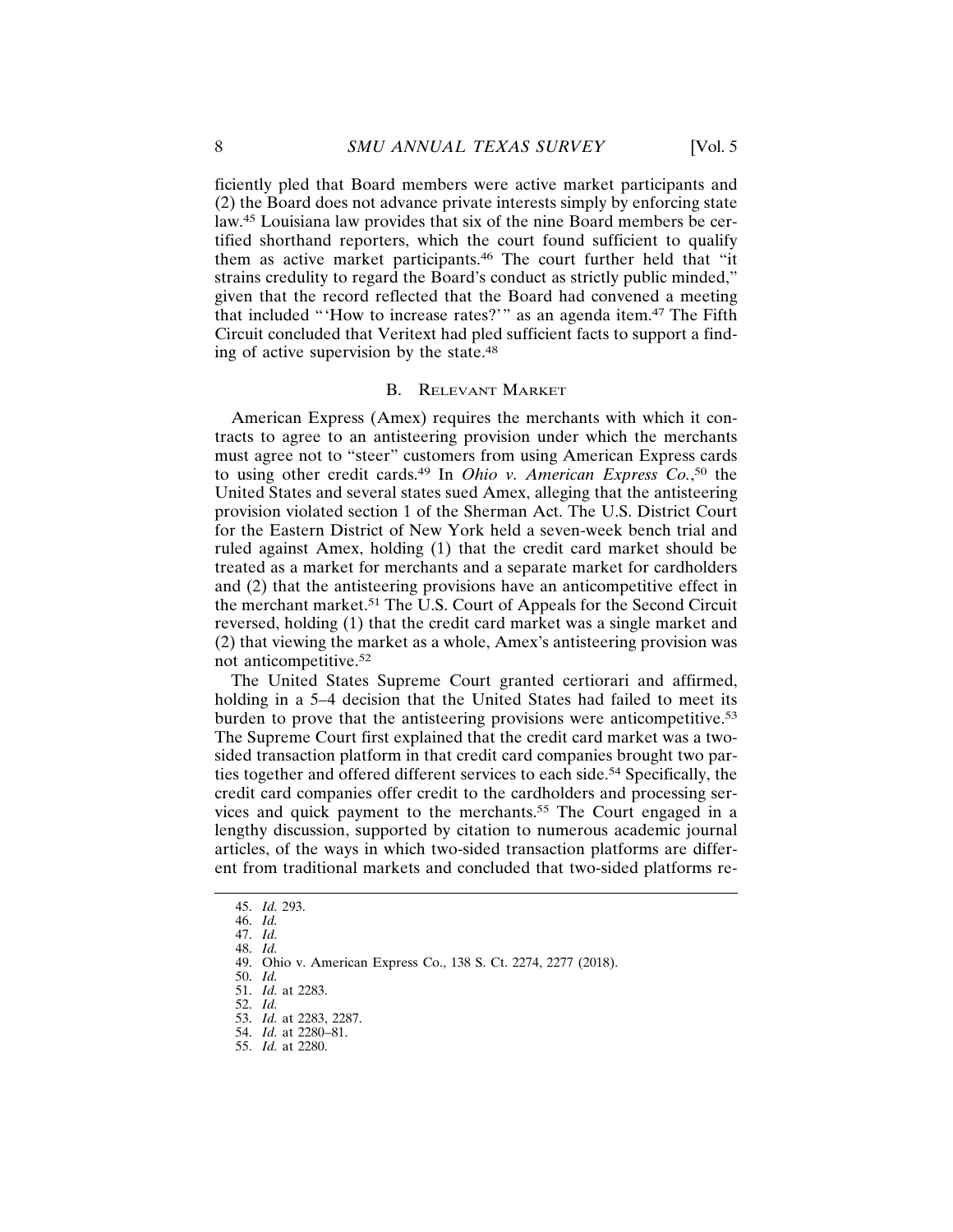quire a different analysis for antitrust purposes.56 Specifically, two-sided platforms "cannot raise prices on one side without risking a feedback loop of declining demand . . . [a]nd the fact that two-sided platforms charge one side a price that is below or above cost reflects differences in the two sides' demand elasticity, not market power or anticompetitive pricing."57 Likewise, a price increase on one side of the platform is not evidence of anticompetitive effects if it has not "increased the overall cost of the platform's services."58 The Court concluded that a two-sided transaction market should be analyzed as a single market for antitrust purposes.<sup>59</sup>

Turning to the evidence, the Supreme Court held that the plaintiffs had not carried their burden to show anticompetitive effects in the relevant market.<sup>60</sup> The plaintiffs had proven only that Amex's agreements increased merchant fees and had not shown anticompetitive effects in the market as a whole—such as an increased cost of credit-card transactions, reduced number of credit-card transactions, or other harm to competition in the credit-card market.<sup>61</sup>

Justice Stephen Breyer, writing for the dissent, described the anticompetitive effects on the merchant side of the transaction found by the district court after the bench trial.62 The dissent then challenged the majority's decision to combine the two sides of the credit card transaction into a single market, stating that there was no support for doing so in either antitrust caselaw or in the academic articles the majority relied upon.63 The dissent also accused the majority of incorrectly discounting the evidence the plaintiffs offered reflecting an increase in the price Amex charged merchants.<sup>64</sup>

*Viva Cinemas Theaters and Entertainment, LLC v. AMC Entertainment Holdings, Inc.*65 arose from complaints about agreements between a movie theater and motion picture studios, known as movie clearances. The United States District Court for the Southern District of Texas held that absent evidence of horizontal agreements between movie producers, claims arising from movie clearances must be analyzed under the rule of reason, which requires analysis of anti-competitive effects in a relevant product and geographic market.66 AMC moved for summary judgment, arguing that Viva lacked sufficient evidence to define the relevant market.67 The court held that while an expert's opinion regarding a geo-

<sup>56.</sup> *Id.* at 2280–81, 2285–87.

<sup>57.</sup> *Id.* at 2285–86.

<sup>58.</sup> *Id.* at 2286.

<sup>59.</sup> *Id.* at 2286–87.

<sup>60.</sup> *Id.* at 2287.

<sup>61.</sup> *Id.* at 2287–90.

<sup>62.</sup> *Id.* at 2293–94 (Breyer, J., dissenting).

<sup>63.</sup> *Id.* at 2297–2301.

<sup>64.</sup> *Id.* at 2296, 2301–02.

<sup>65.</sup> No. 4:15-CV-1015, 2018 WL 4895841 (S.D. Tex. Aug. 21, 2018).

<sup>66.</sup> *Id.* at \*1.

<sup>67.</sup> *Id.*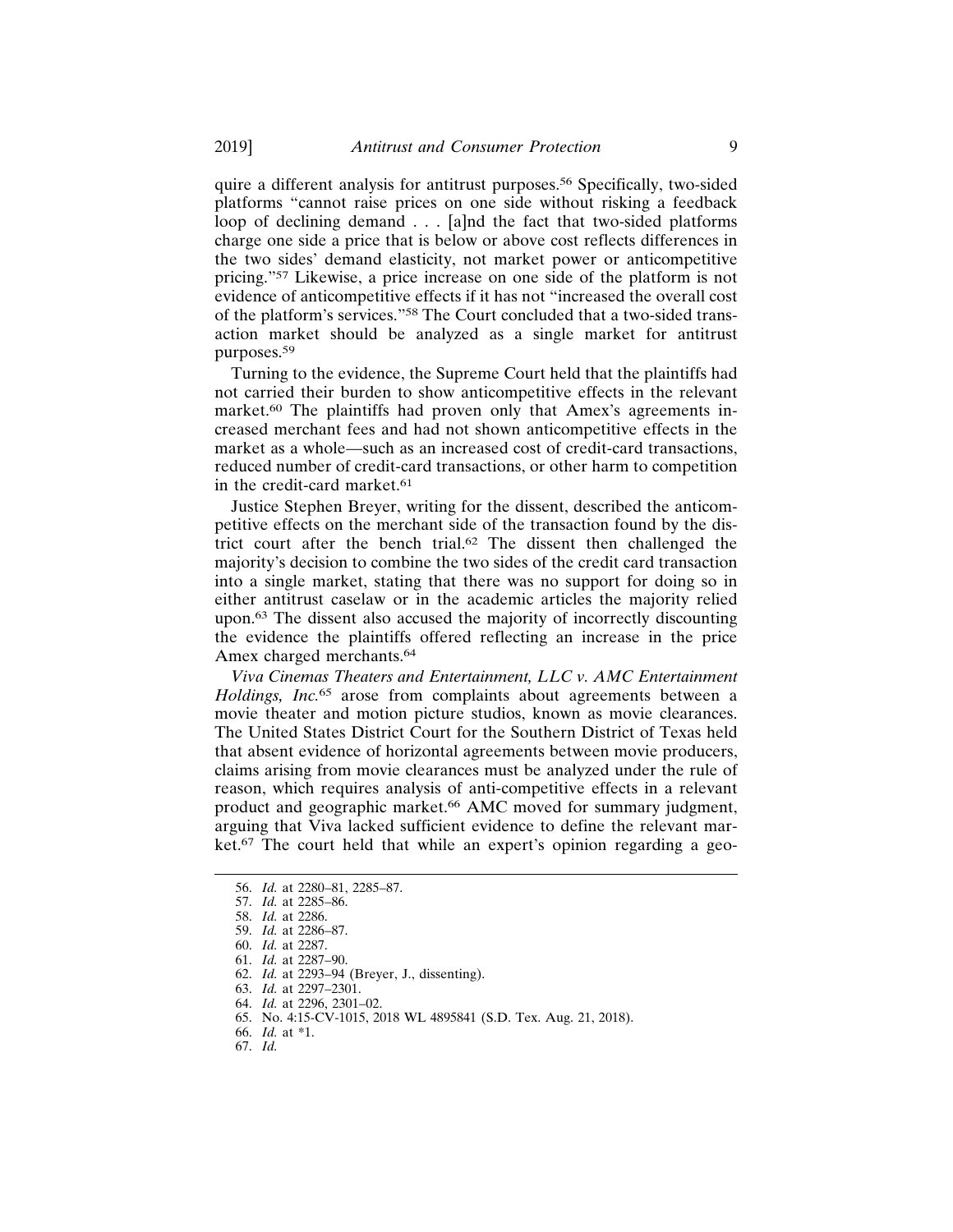graphic market cannot be based solely on the plaintiff's data, a geographic market opinion is not legally insufficient simply because the expert's opinion is based on practical indicia, such as the defendant competitor's data reflecting its understanding of its competitors, rather than an independent economic analysis focusing on consumers.68 The district court held that evidence that the availability of first run films with Spanish dubbing or subtitles had fallen to "almost zero" in the relevant market was sufficient evidence of harm to competition to survive summary judgment.<sup>69</sup>

#### C. HARM TO COMPETITION

*Howard v. Lowe's Home Centers, LLC*70 arose from an allegedly defective refrigerator the plaintiff purchased from Lowe's. The plaintiff alleged that the defective appliance caused personal injuries and a host of damage to personal property.71 She brought suit alleging, among other things, that Lowe's had violated the Sherman Act by entering into an agreement with Whirlpool described by the plaintiff as an "'agreement with the manufacturer to ignore the replacement requirements of all warranty cases'" and as a "'secret Agreement.'"72 The U.S. District Court for the Western District of Texas gathered from the plaintiff's deposition testimony that she was referring to the Master Standard Buying Agreement between Lowe's and Whirlpool that governs the parties' responsibilities for harm to goods in shipment, invoicing, and warranties.<sup>73</sup> Lowe's moved for summary judgment on the plaintiff's Sherman Act claim, which the court granted because the plaintiff offered no evidence that the Master Standard Buying Agreement or any other agreement between Lowe's and Whirlpool was anticompetitive.<sup>74</sup>

# III. CONSUMER PROTECTION

Consumer protection developments in 2018 highlight the ever-growing importance of choosing the right claims against the right parties. As is often the case, 2018's most significant developments arose under of the TIC. The Texas Supreme Court made it clear that extra-contractual, badfaith denial claims and damages *theoretically* exist, but only to the dubious extent that the courts are willing to entertain them. Meanwhile, and as predicted in last year's article, federal courts across Texas are confronting a new species of statutory-induced diversity that plaintiffs are combating to mixed degrees of success. On the federal statutory front, the U.S. Court of Appeals for the Fifth Circuit has now clarified that banks

<sup>68.</sup> *Id.* at \*2 (citing Brown Shoe Co. v. United States, 370 U.S. 295, 325 (1962)).

<sup>69.</sup> *Id.*

<sup>70. 306</sup> F. Supp. 3d 951 (W.D. Tex. 2018).

<sup>71.</sup> *Id.* at 954.

<sup>72.</sup> *Id.* at 954, 960. 73. *Id.* at 960.

<sup>74.</sup> *Id.*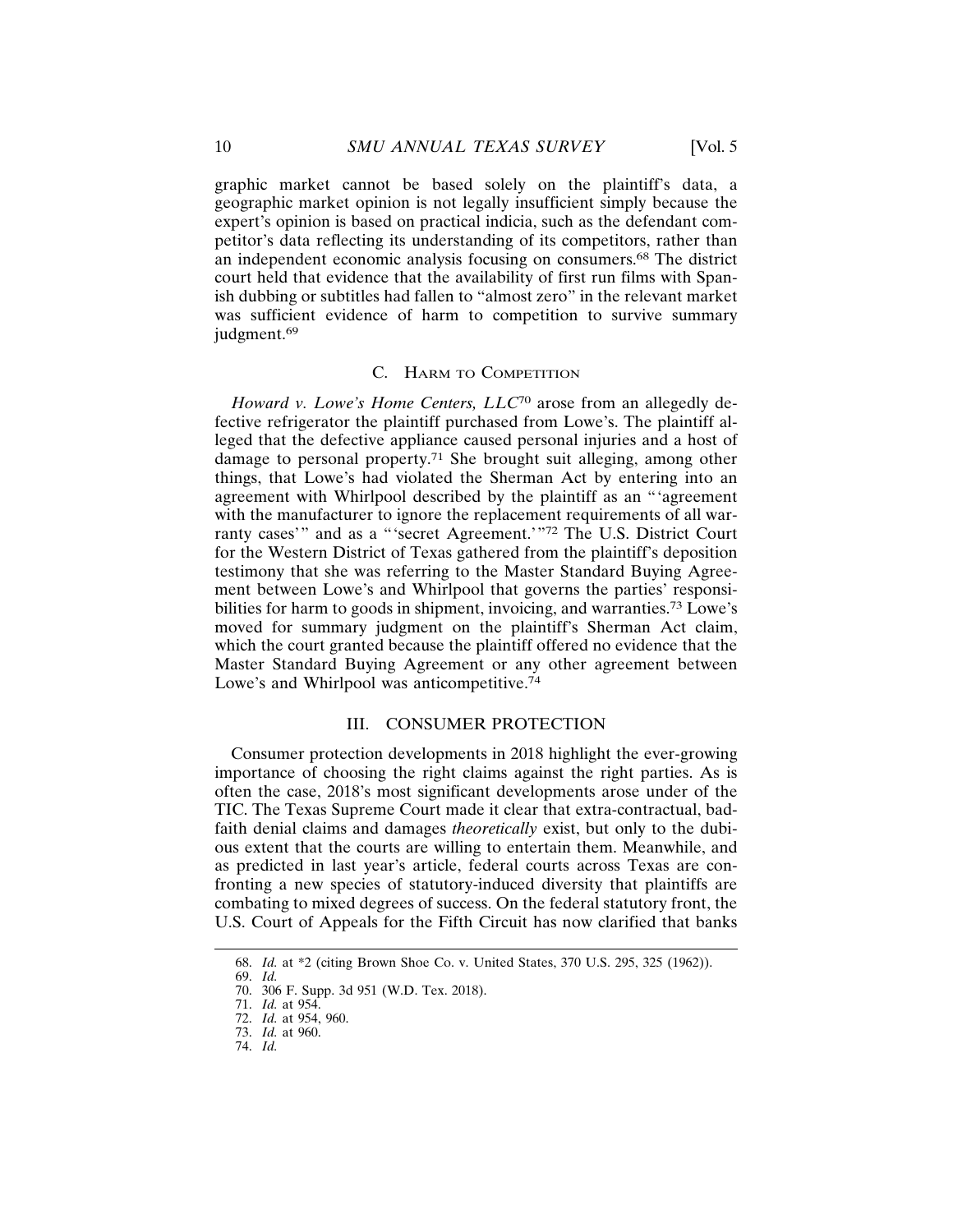are not liable for loan-servicing companies' unscrupulous practices, at least not under principal/agent theories of vicarious liability.

These developments all share a common theme in that they reveal the tension between old and new, between modern statutory schemes and traditional common-law concepts.

# A. STATE CONSUMER PROTECTION

## *1.* Menchaca *and the Independent Injury Rule*

The Texas Supreme Court issued a long-overdue opinion in 2018 clarifying a critical overlap between insurance policy contractual claims and deceptive-practice claims under the TIC and at common law.75 In *Menchaca*, a majority of the supreme court issued a well-reasoned, thoroughly researched, and overall helpful exposition on the blurred distinction between a claim for breach of an insurance policy (as a contract action) and a purely statutory claim for deceptive insurance practices.76 Despite this helpful holding, the *Menchaca* court—or a plurality of it arguably misapplied the majority's legal synthesis.

*Menchaca* involved USAA's denial of coverage after a Galveston homeowner filed a claim for damages caused by 2008's Hurricane Ike. Two adjusters determined that some of the storm's damages were covered under the applicable policy, but they concluded that the repair costs would fall below the homeowner's deductible. Hence, USAA denied coverage.77

The homeowner sued USAA for breach of contract and for first-party insurance violations for bad-faith denial of coverage (or, more precisely, for failure to adequately investigate before denying coverage). "As damages for both claims, [the homeowner] sought only insurance benefits under the policy, plus court costs and attorney's fees."78 At trial, a jury found that USAA did not breach the insurance policy by denying coverage. But the jury also found that USAA did commit a statutory violation by "refus[ing] 'to pay a claim without conducting a reasonable investigation with respect to' that claim."79 The jury awarded the homeowner roughly \$11,000 in damages. USAA sought judgement notwithstanding verdict, contending the damage award conflicted with the first answer as a matter of law.80 The homeowner countered that the damage award properly rested on the jury's finding of a statutory violation.81

On appeal, the Corpus Christi-Edinburg Court of Appeals affirmed, essentially holding that the TIC "imposes a duty on an insurer, above and

<sup>75.</sup> USAA Texas Lloyds Co. v. Menchaca, 545 S.W.3d 479, 497 (Tex. 2018).

<sup>76.</sup> *See id.*

<sup>77.</sup> *Id.* at 485 n.1 ("The policy's declaration page provides that the policy covers 'only that part of the loss over the deductible stated,' and then lists the deductible amounts for 'wind and hail' and for 'all other perils.'").

<sup>78.</sup> *Id.* at 485.

<sup>79.</sup> *Id.* at 485–86.

<sup>80.</sup> *Id.* at 486.

<sup>81.</sup> *Id.*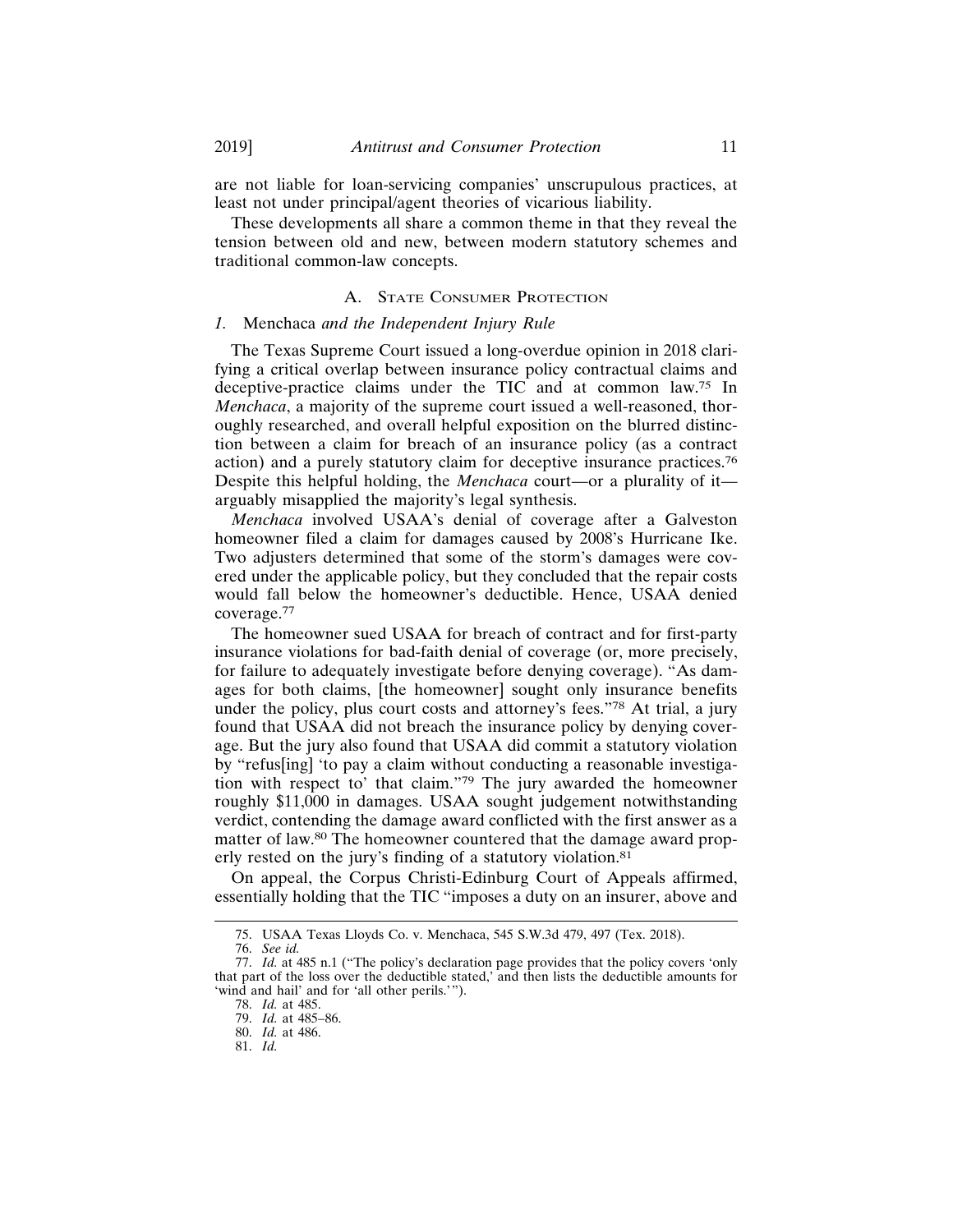beyond the duties established by the insurance policy itself, to conduct a reasonable investigation prior to denying a claim."82 Thus, the intermediate court concluded, "[i]t follows that USAA could have fully complied with the contract even if it failed to reasonably investigate [the homeowner's] claim."83 The appellate arguments pitted two landmark Texas Supreme Court decisions against each other. On the one hand, the supreme court had held that "an insurance company's 'failure to properly investigate a claim is not a basis for obtaining policy benefits.'"84 On the other hand, the supreme court had also held that "an insurer's 'unfair refusal to pay the insured's claim causes damages as a matter of law in at least the amount of the policy benefits wrongfully withheld.'"85

Confronted with an opportunity to clarify the contradictory holdings, the supreme court granted review and delved deep into the historical and policy background underlying the distinction between a statutory breach and a contractual breach, including the damage model available in each.<sup>86</sup> The *Menchaca* court explained that a statutory violation (which sounds in tort) and a policy breach (which sounds only in contract) are two whollydistinct causes of action based on different underlying duties to the insured.<sup>87</sup> Though distinct, such claims "are often 'largely interwoven,' and the same evidence is often 'admissible on both claims.'"88

In *Menchaca*, which presented an improbable jury verdict, the question therefore was whether policy benefits may constitute "actual damages" under the TIC. The *Menchaca* court noted that the answer, generally speaking, is no—"but the issue is complicated and involves several related questions."89 The *Menchaca* court then distilled decades of Texas law on the issue into a laudably well-researched and pensive list of applicable rules, as follows:

- **(1) General Rule:** "[A]n insured cannot recover policy benefits for an insurer's statutory violation if the insured does not have a right to those benefits under the policy. This rule derives from the fact that the Insurance Code only allows an insured to recover actual damages 'caused by' the insurer's statutory violation."90
- **(2) Entitled-to-Benefits Rule:** "[A]n insured who establishes a right to receive benefits under an insurance policy can recover those benefits as 'actual damages' under the statute if the insurer's statutory

<sup>82.</sup> USAA Texas Lloyd's Co. v. Menchaca, 13-13-00046-CV, 2014 WL 3804602, at \*5 (Tex. App.—Corpus Christi July 31, 2014) (discussing TEX. INS. CODE ANN. § 541.060(a)(7)), *rev'd*, 14-0721, 2017 WL 1311752 (Tex. Apr. 7, 2017), opinion withdrawn and superseded, 545 S.W.3d 479 (Tex. 2018) and *rev'd*, 545 S.W.3d 479 (Tex. 2018).

<sup>83.</sup> *Id.*

<sup>84.</sup> *Menchaca*, 545 S.W.3d at 487 (quoting Provident Am. Ins. Co. v. Castañeda, 988 S.W.2d 189, 198 (Tex. 1998)).

<sup>85.</sup> *Id.* (quoting Vail v. Tex. Farm Bureau Mutual Ins. Co., 754 S.W.2d 129, 136 (Tex. 1988)).

<sup>86.</sup> *Id.* at 486–503.

<sup>87.</sup> *Id.* at 489.

<sup>88.</sup> *Id.* (quoting Liberty Nat'l Fire Ins. Co. v. Akin, 927 S.W.2d 627, 630 (Tex. 1996)).

<sup>89.</sup> *Id.* at 489.

<sup>90.</sup> *Id.* at 490.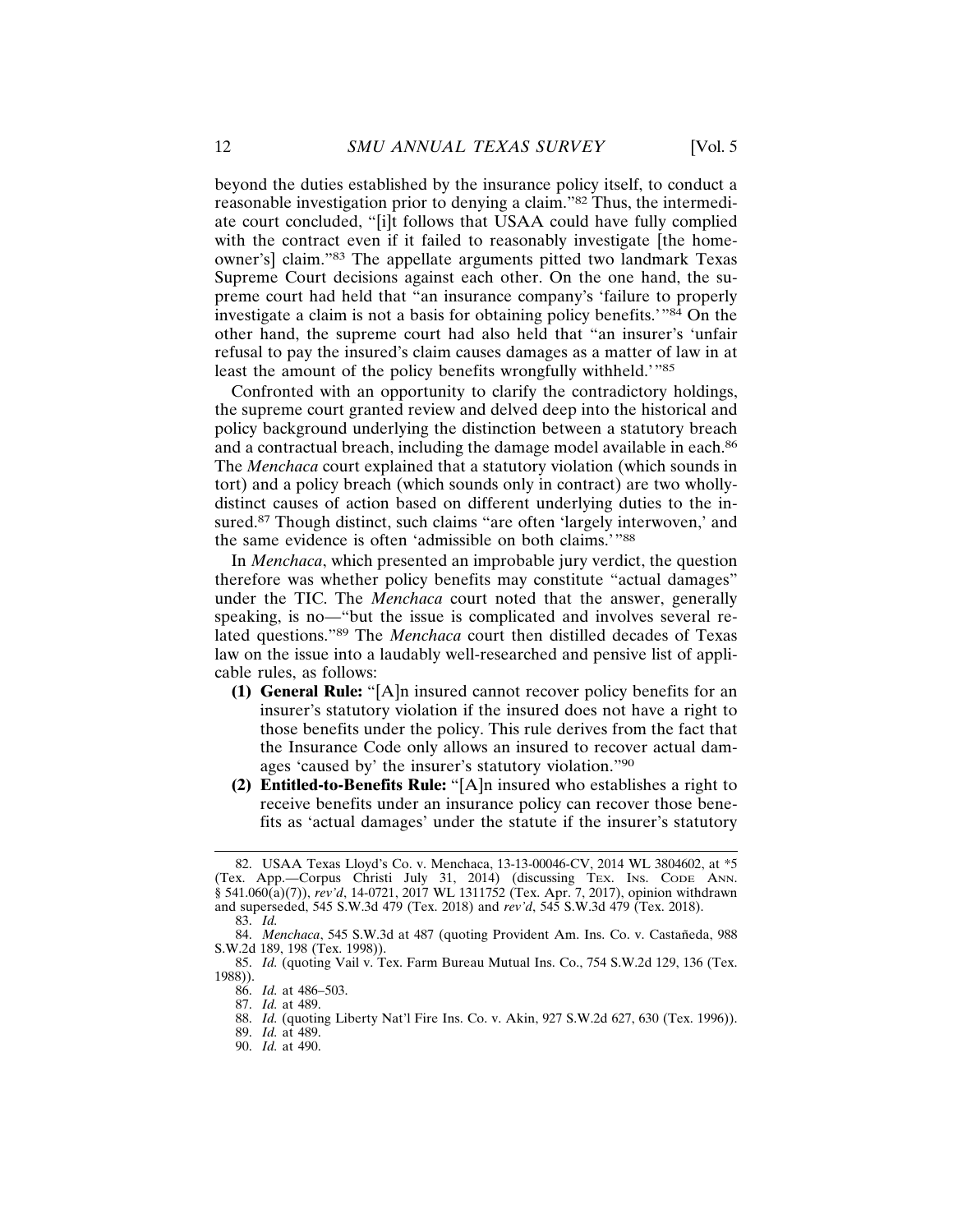violation causes the loss of the benefits. . . . Because the Insurance Code provides that the statutory remedies are cumulative of other remedies, we concluded that the insureds could elect to recover the benefits under the statute even though they also could have asserted a breach-of-contract claim."91

- **(3) Benefits-Lost Rule:** "[A]n insured can recover benefits as actual damages under the Insurance Code even if the insured has no right to those benefits under the policy, *if the insurer's conduct caused the insured to lose that contractual right*."92 The supreme court offered several examples, including situations where an agent's misrepresentations induced the insured to purchase a policy, only to later learn that the claim type is not actually covered.93 Another example would be a situation in which the insurer pays out other claims during the course of litigation until the policy limit is reached and obviates the otherwise triggered policy.94 The *Menchaca* majority<sup>95</sup> explained that, "[p]ut simply, an insurer that commits a statutory violation that eliminates or reduces its contractual obligations cannot then avail itself of the general rule."96
- **(4) Independent-Injury Rule:** The *Menchaca* court reiterated the familiar notion that "there can be no claim for bad faith when an insurer has promptly denied a claim that is in fact not covered."97 However, the *Menchaca* court noted that the Texas Supreme Court had not foreclosed recovery where an insurer with no policy obligations nonetheless commits a statutory violation that entitles the plaintiff to recover.98 The *Menchaca* court warned that such cases "would be rare, and we in fact have yet to encounter one."<sup>99</sup>
- **(5) No-Recovery Rule:** "An insured cannot recover any damages based on an insurer's statutory violation unless the insured establishes a right to receive benefits under the policy or an injury independent of a right to benefits."100 This rule "is simply the natural corollary to the first four rules."101

The *Menchaca* court thus offered an invaluable roadmap for first-party insurance litigants.

Of the five principles above set forth by *Menchaca,* the "benefits-lost rule" is particularly noteworthy. The *Menchaca* facts actually bore some

<sup>91.</sup> *Id.* at 495 (noting that this result harmonizes *Vail v. Texas Farm Bureau Mutual Ins. Co.*, 754 S.W.2d 129, 130 (Tex. 1988)).

<sup>92.</sup> *Id.* at 497 (emphasis by court).

<sup>93.</sup> *Id.* at 497–98.

<sup>94.</sup> *Id.* at 498 (discussing Kennedy v. Sale, 689 S.W.2d 890, 891–92 (Tex. 1985); JAW The Pointe, L.L.C. v. Lexington Ins. Co., 460 S.W.3d 597, 599–602 (Tex. 2015)).

<sup>95.</sup> *Id.* A majority participated in the five-rule portion of the *Menchaca* holding. A plurality participated in the application that resulted in the remand.

<sup>96.</sup> *Id.* at 499.

<sup>97.</sup> *Id.* (quoting Republic Ins. Co. v. Stoker, 903 S.W.2d 338, 341 (Tex. 1995)).

<sup>98.</sup> *Id.*

<sup>99.</sup> *Id.* at 500.

<sup>100.</sup> *Id.*

<sup>101.</sup> *Id.*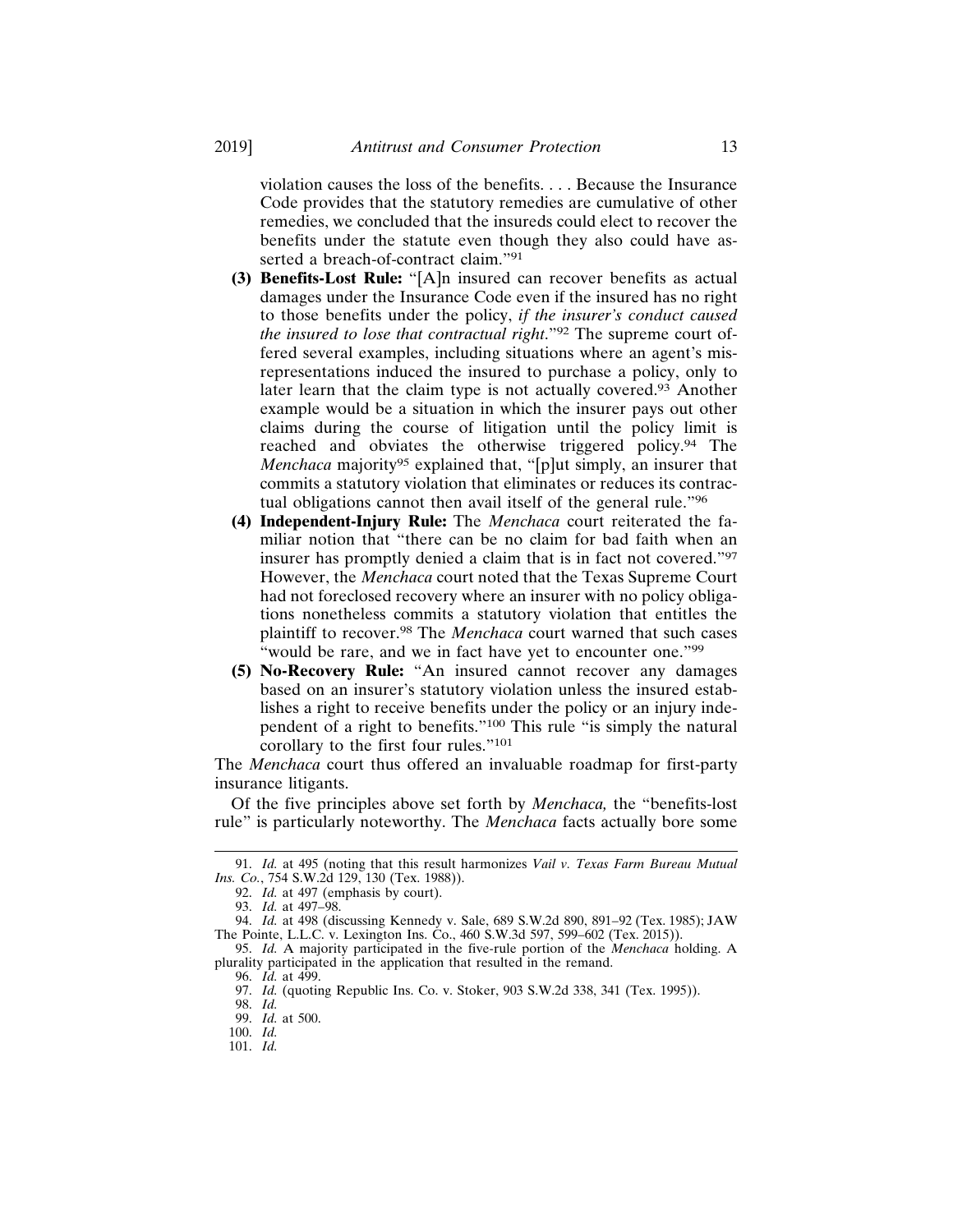resemblance to those in the case the majority cited to as an example of where the benefits-lost rule could have applied.102 The *Menchaca* majority explained that *JAW Pointe* was a bad-faith insurance claim case where the supreme court indicated, in dicta, that an insured's statutory violations—payments to other insureds during litigation that resulted in exhaustion of the plaintiff's policy limits—might support recovery of contractual benefits. According to the *Menchaca* court, *JAW Pointe*'s insured/plaintiff would have statutorily recovered policy benefits based on the carrier's depriving it of contractual rights through payments to other insureds during litigation with the plaintiff (exhausting the policy limits).103 During litigation the insurance carrier continued remitting payments to other policyholders until it hit the \$25 million limit, at which point the carrier moved for summary judgment on those grounds. The plaintiff effectively ignored the summary judgment motion and instead took its statutory recovery of benefits up on appeal, where it ultimately lost based on an unrelated issue involving a policy exclusion. Though the relevant portion of the *JAW Pointe* holding was either dicta or implied (because of its unique posture on the unchallenged policy-limits argument), the *Menchaca* court highlighted the *JAW Pointe* facts as an example of where statutory recovery might be decoupled from contractual liability.104

What the *Menchaca* plurality did next as it applied those rules to its facts is puzzling. The *Menchaca* court acknowledged that it must find a way, *any* way, to harmonize allegedly conflicting jury answers, "if reasonably possible," to avoid a remand.105 Thus, based on the appellate record and applicable standards for reviewing a jury charge, all the *Menchaca* court needed to do was find some way to square the jury's verdict with one of the enumerated exceptions.

*Menchaca*'s plurality probably could have done so by applying the benefits-lost rule—i.e., interpreting the jury's finding to be that, while USAA did not breach the policy/contract because the deductible was not reached, a statutorily prohibited failure to fully investigate caused the damages to fall short of that deductible. The application might have been a bit awkward, but it would have fit the facts better than the chosen outcome. First, application of the benefits-lost rule would have negated any alleged conflict in the verdict. It also would have also afforded a much smoother disposition of the case than a tortured remand on an issue that the *Menchaca* court expressly noted was not properly preserved for appeal but that it considered anyway "[i]n the interest of justice."106

<sup>102.</sup> *See id.* at 498–99 (discussing JAW The Pointe, L.L.C. v. Lexington Ins. Co., 460 S.W.3d 597, 609 (Tex. 2015)).

<sup>103.</sup> *Id.* ("We accepted this argument[.]").

<sup>104.</sup> *Id.* ("Put simply, an insurer that commits a statutory violation that eliminates or reduces its contractual obligations cannot then avail itself of the general rule [whereby contractual liability is a prerequisite to recovery under statutory claims].").

<sup>105.</sup> *Id.* at 509.

<sup>106.</sup> *Id.* at 520.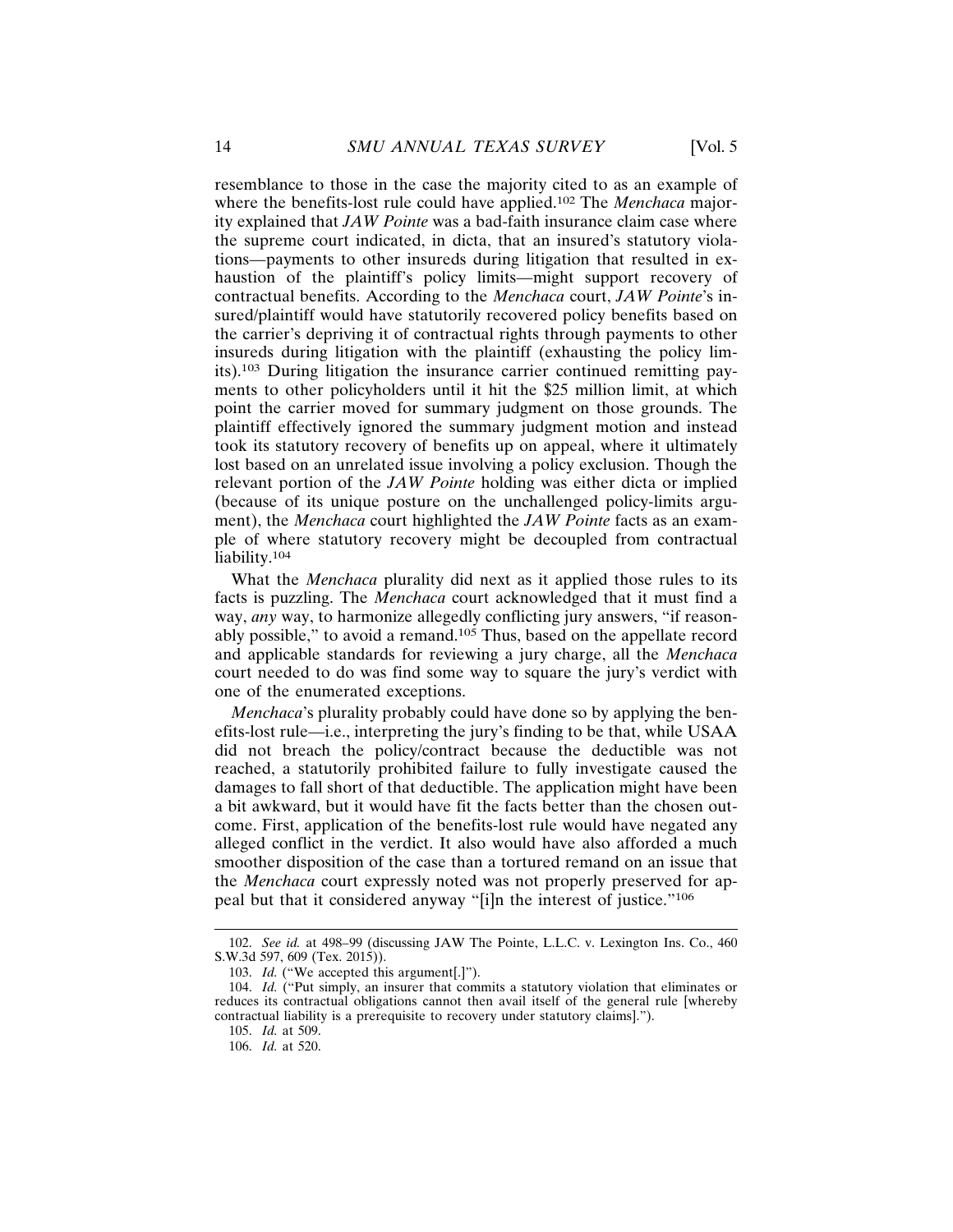Again, disposition under the benefits-lost rule would have been lessthan-ideal, but still better than the procedural contortion that actually did follow.107 *Menchaca*'s relevant facts actually coincided somewhat with the facts the court pointed out in *JAW Pointe*. According to the *Menchaca* court's own analysis, *JAW Pointe*'s plaintiffs lacked a contractual claim (even if hypothetically, as dicta) due to the insured's statutorily wrongful triggering of the policy's *ceiling*; the *Menchaca* plaintiff likewise lacked a contractual claim due to USAA's statutorily wrongful triggering of the policy's *floor*. The parallels are compelling.

Perhaps quibbling over this arguably incorrect result, at least for purposes of this article, amounts to nothing more than hair-splitting in the face of an otherwise helpful holding that added some clarity to a murky area of Texas insurance law. Indeed, one intermediate court of appeals later cited *Menchaca* and declared that, in Texas, "[t]he independent injury rule is alive and well."108 But is that really the takeaway from *Menchaca*?

On the one hand, it is probably not. On its face, *Menchaca* enumerated exceptions to the rule. Clearly, the Texas Supreme Court acknowledged that statutory recovery may lie even in the absence of a contractual breach—at least in the abstract or by dusting off its own earlier dicta.

On the other hand, maybe it is. While the supreme court recognized a perhaps narrow exception to the rule, it nevertheless failed to apply it despite having decent facts to do so. For practitioners, perhaps this is the more telling aspect of *Menchaca*. An exception only exists to the extent that Texas courts are willing to apply it.

## *2. Federal Courts Grapple With New Diversity Statute Practice*

As the authors' 2017 article predicted, 2018 saw the defense bar take advantage of a new Texas law that makes more lawsuits under the TIC potentially removable to federal court.109 This new provision, TIC Section 542A.006, became effective in September 2017. The authors' 2017 article noted that the law "affords insurance carriers that are sued for allegedly deceptive insurance practices . . . an option to assume agents' (including adjusters) liability as their own."110 Dismissing adjusters and other insurance agents from the case often creates complete diversity. This is good for defendants, of course, because federal procedure permits an early-stage dispositive motion practice that is either riskier or unavail-

<sup>107.</sup> The *Menchaca* court ultimately deviated from the TIC and the independent injury rule and veered into the realm of appellate procedure, including fundamental error and appellate preservation. It ultimately decided to remand in favor of USAA despite USAA's failure to preserve those same grounds.

<sup>108.</sup> Turner v. Peerless Indem. Ins. Co., No. 07-17-00279-CV, 2018 WL 2709489, at \*4 (Tex. App.—Amarillo June 5, 2018, no pet.).

<sup>109.</sup> Leslie Sara Hyman & Matthew J. McGown, *Consumer Protection*, 4 SMU ANN. TEX. SURV. 127, 129–30 (2018) (discussing TEX. INS. CODE ANN. § 542A.006).

<sup>110.</sup> *Id.* at 129.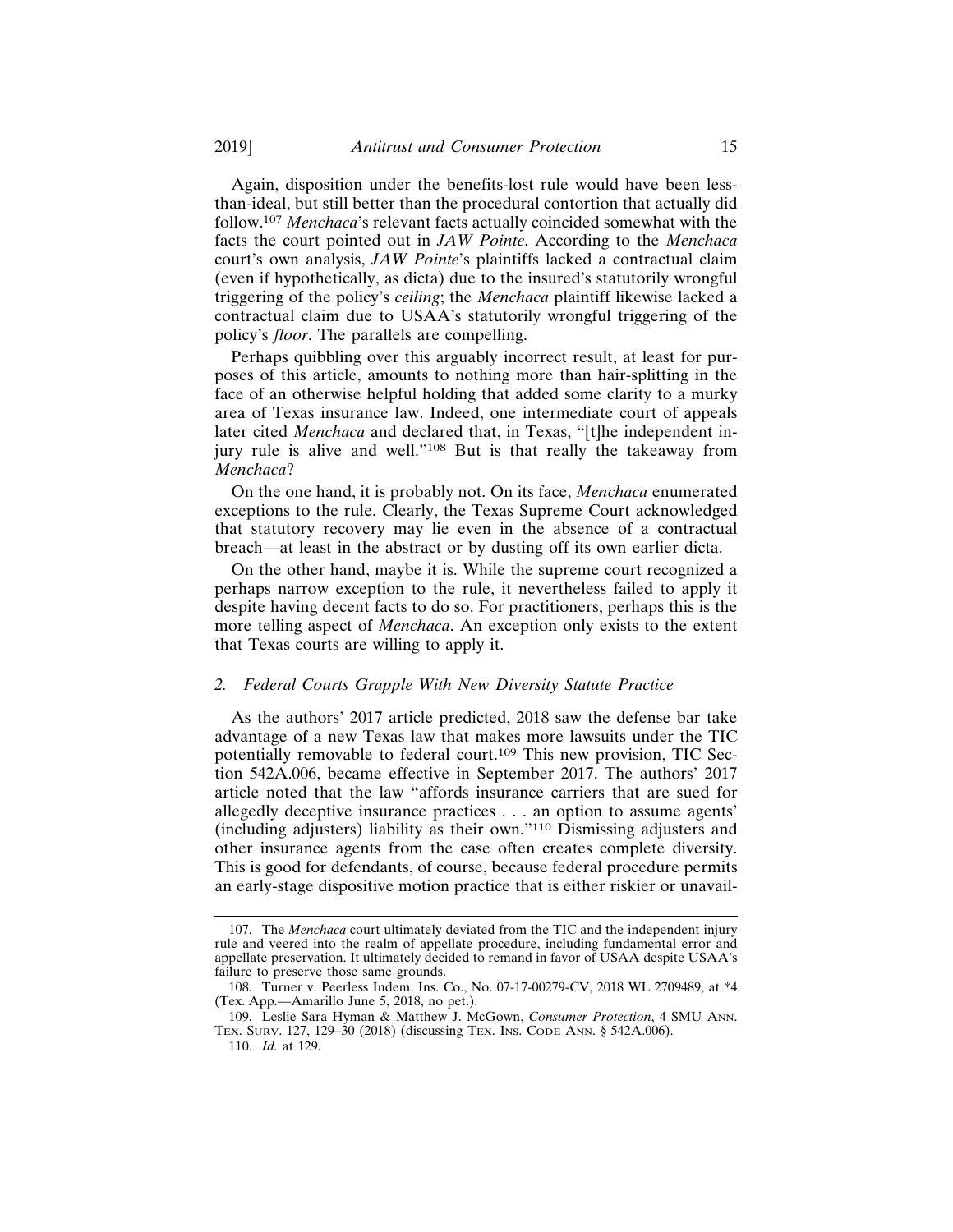able in state courts.111

Although the legislative changes appear to have been somewhat effective in creating diversity in some 2018 cases,<sup>112</sup> plaintiffs have used long-

112. *See, e.g.*, Yan Qing Jiang v. Travelers Home & Marine Ins. Co., 1:18-CV-758-RP, 2018 WL 6201954, at \*2 (W.D. Tex. Nov. 28, 2018) ("In its response to Jiang's motion to remand, Travelers provides written notice to Jiang that it elects to accept responsibility for her claims against Pustka. The [c]ourt must therefore dismiss all of Jiang's claims against Pustka relating to Jiang's insurance claim. Because all of Jiang's claims against Pustka relate to her insurance claim, the [c]ourt must dismiss all of Jiang's claims against Pustka with prejudice."); Electro Grafix, Corp. v. Acadia Ins. Co., No. SA-18-CA-589-XR, 2018 WL 3865416, at \*4 (W.D. Tex. Aug. 14, 2018) ("Given that any claim that [p]laintiff makes against Odermatt will be dismissed under § 542A.006(c), the [c]ourt finds that Acadia has met its burden to show that there is no reasonable basis to predict that [p]laintiff might be able to recover against [d]efendant Odermatt."). *But see* Vasquez v. State Farm Lloyds, No. SA-17-CV-01080-DAE, 2018 WL 1899808, at \*3 (W.D. Tex. Mar. 15, 2018), *report and recommendation adopted*, No. 5:17-CV-1080-DAE, 2018 WL 1905112 (W.D. Tex. Apr. 2, 2018) ("State Farm conceded at the hearing that this amendment, which took effect the day after this lawsuit was filed, does not apply to this case. Further, that the Texas Legislature passed this amendment is evidence that it construed the pre-amendment version of the

<sup>111.</sup> *Compare* FED. R. CIV. P. 12(b)(6) (granting defendants a relatively consequencefree option to seek dismissal for failure to state a claim), *with* TEX. R. CIV. P. 91a.7 ("[T]he court must award the prevailing party on the motion all costs and reasonable and necessary attorney fees incurred with respect to the challenged cause of action in the trial court."). Once again in 2018, research conducted for this article revealed no shortage of instances where Texas federal courts were not shy about early dismissals of consumer protection fraud lawsuits. *See* Thornton v. Ditech Fin. LLC, No. 2:18-CV-156, 2018 WL 4408979, at \*3 (S.D. Tex. Sept. 17, 2018); Carroll v. State Farm Mut. Auto. Ins. Co., No. 4:18-CV-458-A, 2018 WL 4100939, at \*3 (N.D. Tex. Aug. 28, 2018) (mem. op.); Ford v. Fitness Int'l, LLC, No. 3:17-CV-1460-L-BT, 2018 WL 4376415, at \*5 (N.D. Tex. Aug. 15, 2018), *report and recommendation adopted*, No. 3:17-CV-1460-L, 2018 WL 4362606 (N.D. Tex. Sept. 13, 2018); Murillo v. Allstate Vehicle, No. 7:18-CV-208, 2018 WL 3862108, at \*3 (S.D. Tex. Aug. 13, 2018) ("For the foregoing reasons Defendant's motion for partial dismissal for Plaintiffs' misrepresentation claims under the TIC and the DTPA is warranted."); Guey Ming Yeh v. Safeco Ins. Co. of Indiana, No. 4:18-CV-00026, 2018 WL 1858151, at \*5 (E.D. Tex. Apr. 18, 2018) (mem. op.); Caruth v. Chubb Lloyd's Ins. Co. of Texas, No. 3:17-CV-2748-G, 2018 WL 1729136, at \*4–5 (N.D. Tex. Apr. 9, 2018) (mem. op.) ("But because '[t]he DTPA claim is derivative of the Texas Insurance Code Claims,' and the court has already concluded that the Caruths have not adequately pleaded a cause of action under the Texas Insurance Code, any claim against Morgan under the DTPA must fail."); Bradford v. Nationwide Ins. Co. of Am., No. 1:17-CV-1067-RP, 2018 WL 2452971, at \*2 (W.D. Tex. May 31, 2018) (granting leave to amend); Univ. Baptist Church Fort Worth v. Lexington Ins. Co., No. 4:17-CV-962-A, 2018 WL 2372645, at \*5 (N.D. Tex. May 23, 2018) (mem. op.); Dickey v. State Farm Bank, F.S.B., No. CV H-18-770, 2018 WL 2454159, at \*5 (S.D. Tex. May 10, 2018), *report and recommendation adopted*, No. 4:18-CV-770, 2018 WL 2441647 (S.D. Tex. May 30, 2018) (mem. op.); Massachusetts Mut. Life Ins. Co. v. Loew, No. A-17-CV-119-LY, 2018 WL 2085212, at \*4 (W.D. Tex. Mar. 27, 2018) ("Loew has failed to adequately plead violations of the Texas Insurance Code and TDTPA by Otis and Gomez."), *report and recommendation adopted*, No. A-17-CV-119-LY, 2018 WL 3603101 (W.D. Tex. May 16, 2018); Click v. State Farm Lloyds, 1:17-CV-00108-BL, 2018 WL 1322167, at \*3 (N.D. Tex. Mar. 13, 2018) (mem. op.); TEU Servs., Inc. v. Inventronics USA, Inc., No. SA-16-CV-01023-RCL, 2018 WL 3338217, at \*7–8 (W.D. Tex. Feb. 5, 2018) (mem. op.); Univ. Baptist Church v. Lexington Ins. Co., No. 4:17-CV-962-A, 2018 WL 580633, at \*4 (N.D. Tex. Jan. 25, 2018) (mem. op.); Ada Noles Props., LLC v. CitiMortgage, Inc., No. 3:17-CV-1241-K (BF), 2018 WL 889451, at \*2 (N.D. Tex. Jan. 8, 2018), *report and recommendation adopted*, No. 3:17-CV-1241-K, 2018 WL 837697 (N.D. Tex. Feb. 13, 2018). This is not to say that state court dispositive motion practice is unheard of under Texas Rule of Civil Procedure 91a. *See, e.g.*, Marshall v. Enter. Bank, 10-16-00379- CV, 2018 WL 4224078, at \*4 (Tex. App.—Waco Sept. 5, 2018, pet. filed) (mem. op.) ("Accordingly, based on the foregoing, we cannot say that appellants were consumers within the ambit of the DTPA.").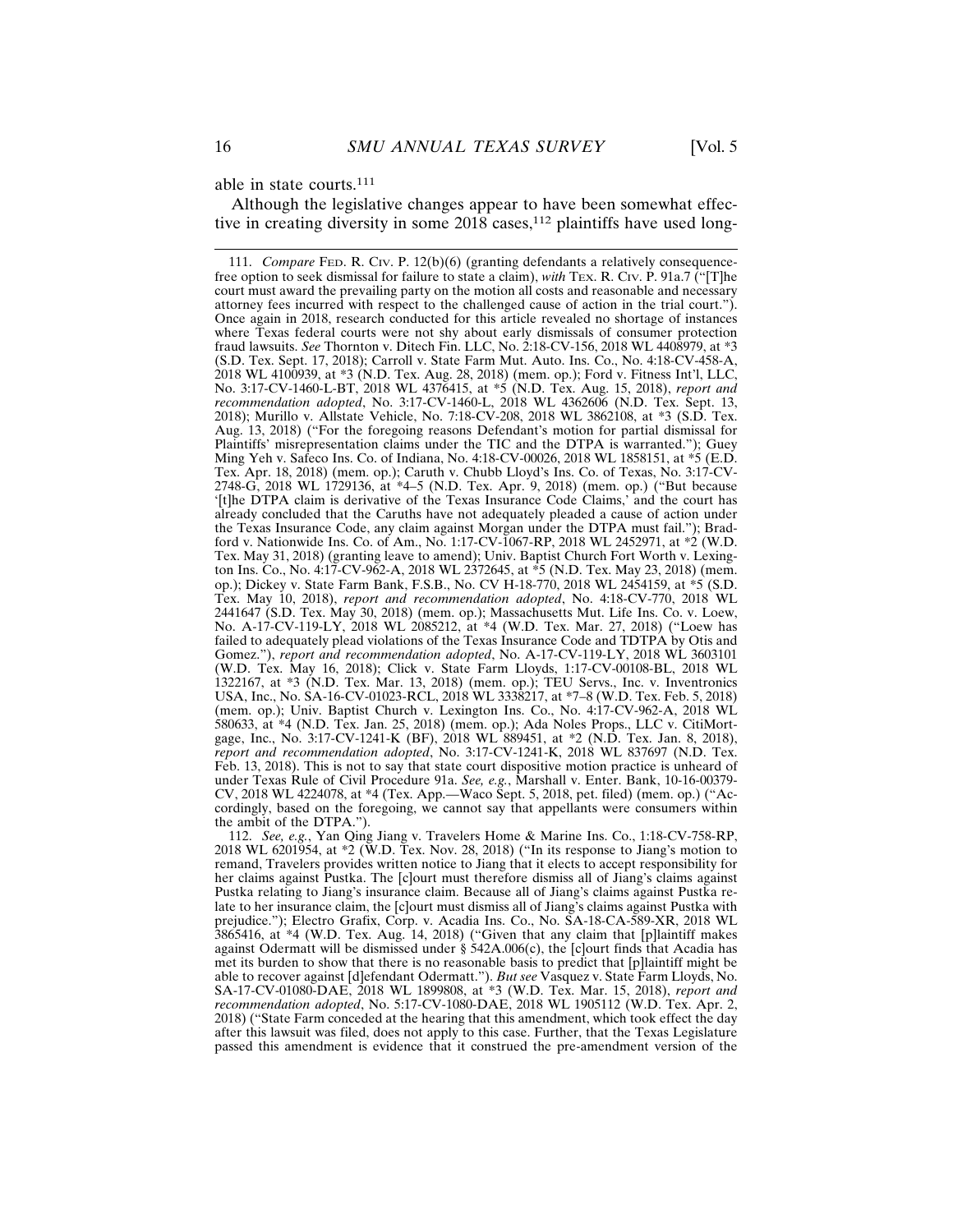standing diversity-defeating principles to combat the new provision, which has led to some pitched developments and even some apparent disagreement amongst Texas federal courts. The following is a chronological discussion of the case law under TIC Section 542A.006.

In *Massey*, the United States District Court for the Southern District of Texas held that removal was improper based on the traditional notion that "an action nonremovable when commenced may become removable thereafter only by the voluntary act of the plaintiff."113 The *Massey* case landed in federal court on a motion to remand exactly as one would expect under the new TIC provision. The plaintiffs' Houston-area home sustained damage during Hurricane Harvey.<sup>114</sup> The homeowners sued Allstate in state court after the carrier denied coverage.115 The homeowners also named four Texas-resident insurance adjusters, whose liability Allstate elected to assume under the new provisions of TIC Section 542A.006. The district court dismissed the individual adjusters and left only Allstate as a defending party.116 Allstate removed to federal court, at which point the homeowners filed a motion to remand asserting that diversity may not ordinarily be created based on acts taken exclusively by the defendant.117 As the district court explained, this so-called "voluntary-involuntary rule" provides that "an action nonremovable when commenced may become removable thereafter only by the voluntary act of the plaintiff."118 One well-known exception to the rule permits removal where a plaintiff fraudulently joined the diversity-defeating defendant.<sup>119</sup> The U.S. Court of Appeals for the Fifth Circuit added another exception in *Crockett*, where it held that removal may be proper following the state court's dismissal of *improperly* joined (not just *fraudulently* joined) parties.<sup>120</sup>

Invoking *Crockett* and citing a purportedly analogous 2006 case from the U.S. District Court for the Southern District of Texas,121 Allstate urged the trial court to essentially carve out another exception to the vol-

119. *See Weems*, 380 F.2d at 547.

Texas Insurance Code (the version that applies in this case) to permit liability to be imposed on adjusters.").

<sup>113.</sup> Massey v. Allstate Vehicle & Prop. Ins. Co., CV H-18-1144, 2018 WL 3017431, at \*2 (S.D. Tex. June 18, 2018 no pet.) (mem. op.) (Judge Gray Miller, adopting recommendation by Magistrate Judge Nancy Johnson) (quoting Crockett v. R.J. Reynolds Tobacco Co., 436 F.3d 529, 532 (5th Cir. 2006); Weems v. Louis Dreyfus Corp., 380 F.2d 545, 547 (5th Cir. 1967)).

<sup>114.</sup> *Id.* at \*1.

<sup>115.</sup> *Id.*

<sup>116.</sup> *Id.*

<sup>117.</sup> *Id.*

<sup>118.</sup> *Id.* at \*2 (quoting *Crockett*, 436 F.3d at 532; *Weems*, 380 F.2d at 547); *see also* 28 U.S.C. § 1446(b) (2011) (addressing diversity jurisdiction and removal).

<sup>120.</sup> *Crockett*, 436 F.3d at 533 (holding that the voluntary-involuntary rule "is designed to prevent plaintiffs from blocking removal by joining nondiverse and/or in-state defendants who should not be parties. That salutary purpose is also served by recognizing an exception to the voluntary-involuntary rule where defendants are improperly, though not fraudulently, joined[.]").

<sup>121.</sup> *See* Zea v. Avis Rent a Car Sys., Inc., 435 F. Supp. 2d 603, 606–07 (S.D. Tex. 2006).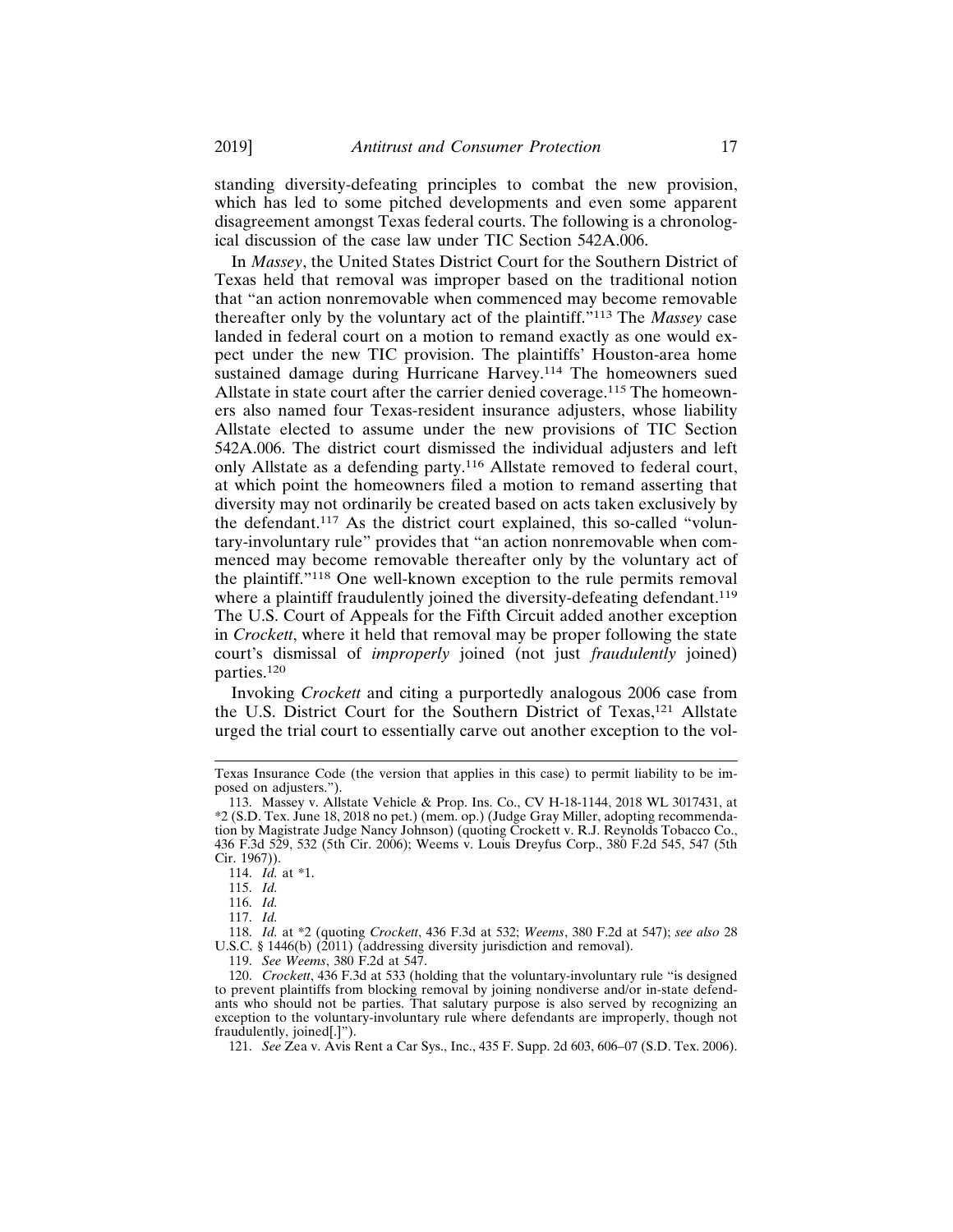untary-involuntary rule applicable to defendants' acceptance of agents' liability under TIC Section 542A.006.122 Allstate premised its argument on what the trial court framed as a merits-based test for application of the voluntary-involuntary rule, one where a case is nonetheless removable following dismissal so long as the dismissal was not based on the merits.123 The district court rejected Allstate's argument and held that the merits-versus-non-merits distinction is irrelevant.124 Instead, the *Massey* court reasoned, the Fifth Circuit has only handed down just the one exception applicable under just the one test—did "the plaintiff fraudulently or improperly joined the non-diverse defendant"?125 Noting that Allstate at no pointed contended that the adjusters' joinder was proper, the *Massey* court concluded the issue by holding that "Allstate could not remove the case based on the state court's dismissal of the adjusters as that dismissal was involuntary to the Masseys."126

The *Massey* court's reasoning and interpretation of the applicable Fifth Circuit case law were sound, so for a period afterward it seemed safe to assume that removal based on TIC Section 542A.006 was improper in the Fifth Circuit.

But then, about two months later, the United States District Court for the Western District of Texas issued its holding in *Electro Grafix*, where removal was deemed proper because a TIC Section 542A.006 election carries the removal proponent's burden to show that the plaintiff has "no reasonable basis to predict that [p]laintiff might be able to recover against [the dismissed adjuster]."127 The *Electro Grafix* court noted that, upon a defendant's written notice that it has elected to accept agents' liability, the TIC gives courts no choice but to dismiss those defendants with prejudice.128 Thus, reasoned Judge Xavier Rodriguez in the *Electro Grafix* decision, a removing defendant has met its burden to establish (under the improper joinder test) that "there is no reasonable basis to predict that [p]laintiff might be able to recover against" the dismissed agent.129 The *Electro Grafix* court did not cite to, allude to, or otherwise address the somewhat contrary holding in *Massey*.

Then, two months after *Electro Grafix*, Allstate employed the lessons learned from the *Massey* holding and took a different and—this time successful, new approach against remand by arguing to Judge Rodriguez of the U.S. District Court for the Western District of Texas that an agent being a named defendant is itself an improper joinder following a TIC

<sup>122.</sup> *Massey*, 2018 WL 3017431, at \*2.

<sup>123.</sup> *Id.*

<sup>124.</sup> *Id.* at \*3.

<sup>125.</sup> *Id.*

<sup>126.</sup> *Id.*

<sup>127.</sup> Electro Grafix, Corp. v. Acadia Ins. Co., No. SA-18-CA-589-XR, 2018 WL 3865416, at \*4 (W.D. Tex. Aug. 14, 2018).

<sup>128.</sup> *Id.*

<sup>129.</sup> *Id.*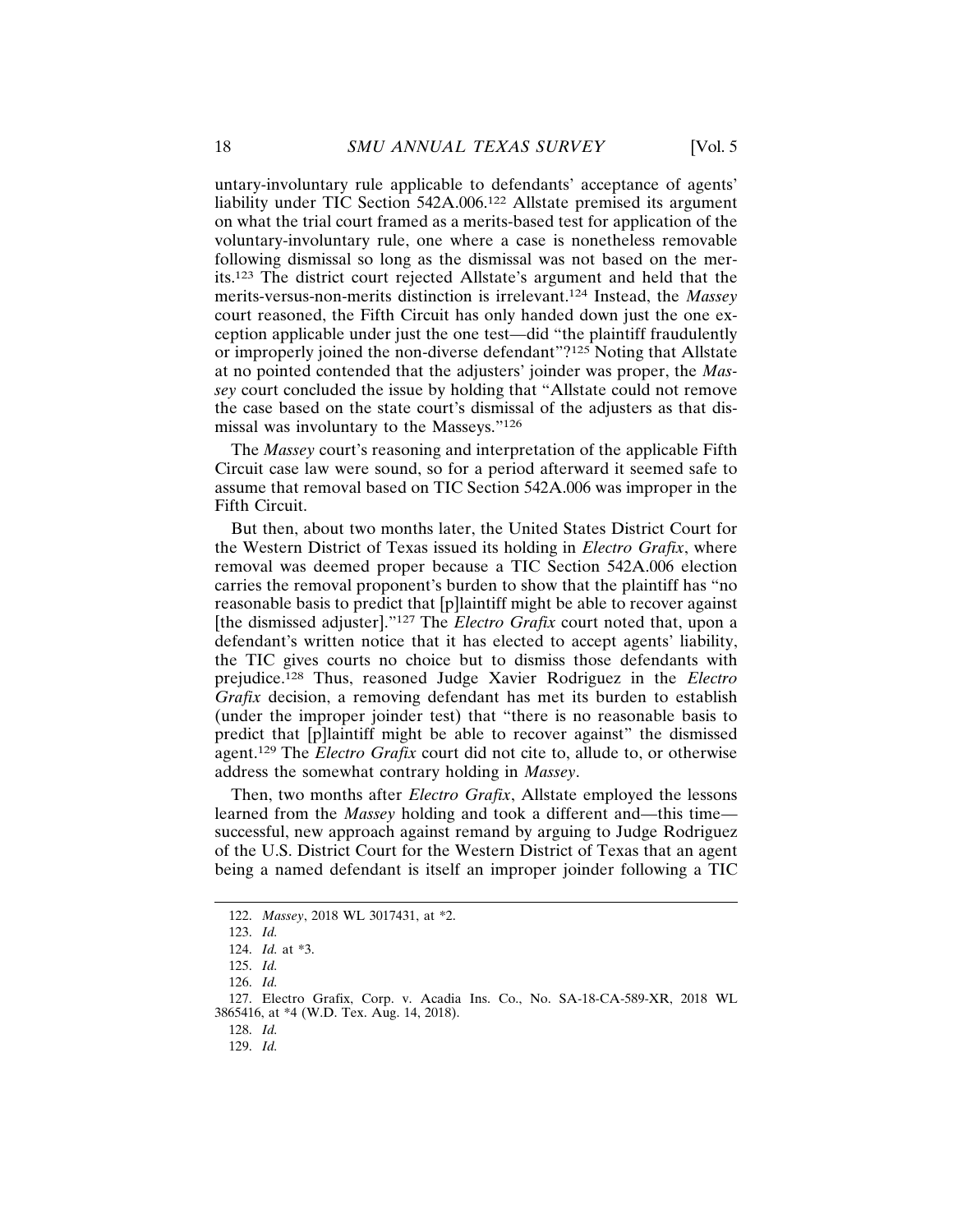Section 542A.006 election.130 Unlike its concession in *Massey* that the joinder was proper,<sup>131</sup> in *Flores*, Allstate maintained from the very beginning and throughout the removal/remand proceedings that the joinder of an adjuster was improper the moment the plaintiff received Allstate's election notice.132 Allstate's new approach convinced Judge Rodriguez, who relied on the *Electro Grafix* holding to reiterate that:

even when a plaintiff asserts viable claims against an insurance agent, an election of liability by the insurer for the agent's acts or omissions is sufficient to show improper joinder on the basis that there is no reasonable basis to predict that the plaintiff might be able to recover against the agent.<sup>133</sup>

Judge Rodriguez went even further and held that the thirty-day removal clock may begin to run at the time of the state court's dismissal based on TIC Section 542A.006, which the court held "is tantamount to a finding of improper joinder."134

Judge Rodriguez's holdings in *Electro Grafix* and *Flores* appear superficially reconcilable with Judge Miller's holding in *Massey*, but arguably a district split is brewing amongst Texas federal courts. Although *Massey* did not present the Southern District with an opportunity to weigh whether joinder of an agent is inherently improper upon an insurer's notice of assuming agents' liability, the tone and tenor of Judge Miller's holding reveals skepticism in the Southern District about TIC Section 542A.006's ability to circumvent the voluntary-involuntary rule. Judge Rodriguez, on the other hand, appears inclined to find diversity jurisdiction even when removal occurs under the lenient deadlines of 28 U.S.C. § 1446, which indicates that the Western District is more likely to find that it has diversity jurisdiction despite TIC Section 542A.006.

In January 2019, the United States District Court for the Eastern District of Texas, in *Stephens*, took a stance more akin to *Massey* than *Electro Grafix*/*Flores* and held that TIC Section 542A.006 election establishes improper joinder *only if* the insurer serves notice of its election prior to the commencement of the state court action.135 The *Stephens* court concluded that "[t]he timing of an insurer's election is critical to a court's improper joinder inquiry" after a detailed analysis of the U.S. Court of Appeals for the Fifth Circuit rule mandating that courts focus on the facts and posture

133. *Id.*

134. *Id.*

<sup>130.</sup> Flores v. Allstate Vehicle & Prop. Ins. Co., No. SA-18-CV-742-XR, 2018 WL 5695553, at \*3 (W.D. Tex. Oct. 31, 2018).

<sup>131.</sup> Allstate actually had no choice in *Massey* but to concede that joinder was initially proper on the face of the pleadings because otherwise its removal would have been untimely. *Massey*, 2018 WL 3017431 at \*3–4 (noting that, although a case generally is removable within 30 days of service of the pleadings, removal is also proper within 30 days of service of an amended pleading or other paper—like a court order—if the later paper is what permits a defendant to ascertain diversity jurisdiction) (discussing  $28\text{ U.S.C.}$  $§ 1446(b)(1)).$ 

<sup>132.</sup> *Flores*, 2018 WL 5695553, at \*5.

<sup>135.</sup> Stephens v. Safeco Ins. Co. of Ind., No. 4:18-CV-00595, 2019 WL 109395, at \*6 (E.D. Tex. Jan. 4, 2019) (mem. op.) (Judge Amos Mazzant).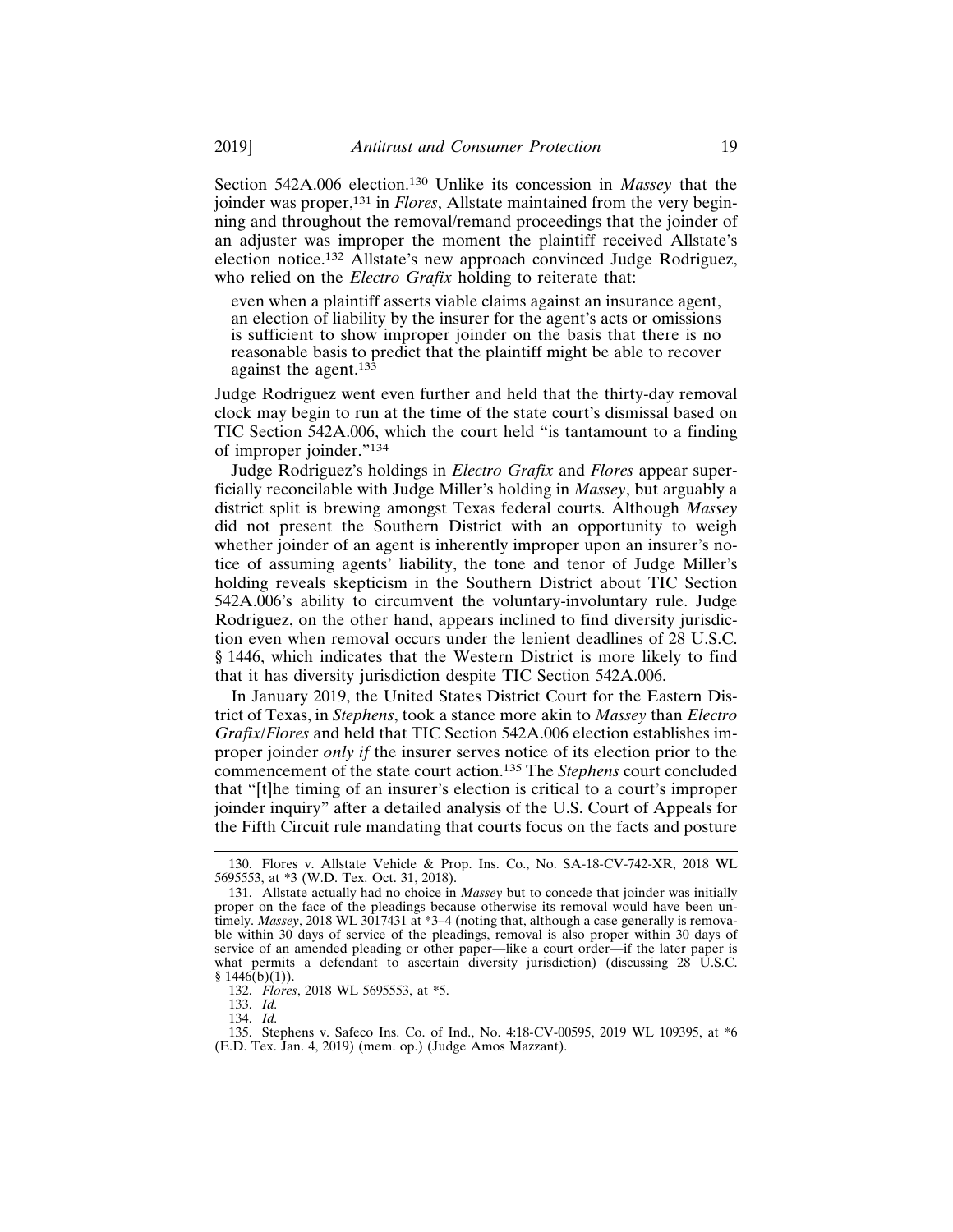at the time of the joinder, not the foreseeable futility of the joinder following the post-lawsuit election of liability under TIC Section 542A.006.136 Specifically, the *Stephens* court rejected the defendant's emphasis on the "'possibility of recovery'" because it confused the *odds* of recovery with the *propriety* of the joinder itself.137 The *Stephens* court generally agreed with *Massey*'s remand because the election occurred after the case commenced.138 The *Stephens* court also agreed with *Electro Grafix*'s remand result because the defendant there had served its TIC election notice prior to the case's commencement.139 The *Stephens* court stopped just short of outright rejecting *Flores*. 140

Obviously, TIC Section 542A.006's enactment has stirred much debate and left many questions unanswered as its interplay with the voluntaryinvoluntary rule works its way to the Fifth Circuit. Practitioners should take heed of *Stephens*, which is the most recent holding and the latest word on the issue. *Stephens* advises that counsel should act swiftly in making their election under the new statute. While requiring pre-suit election perhaps seems a bit draconian, the *Stephens* court observed a valid point regarding the Fifth Circuit's improper-joinder rule requiring emphasis on a procedural snapshot in time rather than the wisdom of naming the party. Whether the Fifth Circuit agrees is anybody's guess, but for now, the safe play is the earliest possible assumption of agents' liability.

# B. FEDERAL CONSUMER PROTECTION: REAL ESTATE SETTLEMENT PROCEDURES ACT

The U.S. Court of Appeals for the Fifth Circuit issued a holding in 2018 that the Real Estate Settlement Procedures Act (RESPA), a federal statutory scheme aimed at protecting consumers from predatory mortgagecollection practices, does not permit allegedly defrauded mortgagors to bring claims against the banks, as opposed to the loan servicing company, under a principal-agent theory of liability.141

The *Christiana Trust* plaintiff brought claims against the company that serviced her loan (Ocwen) through Bank of America (BOA) and also against the bank itself, alleging that BOA stood vicariously liable for the

141. Christiana Trust v. Riddle, 911 F.3d 799, 805 (5th Cir. 2018); *see also* 12 U.S.C. §§ 2601–2617.

<sup>136.</sup> *Id.* at \*5–7 (discussing, *inter alia*, Smallwood v. Ill. Cent. R.R. Co., 385 F.3d 568 (5th Cir. 2004)).

<sup>137.</sup> *Id.* at \*4.

<sup>138.</sup> *Id.* at \*6.

<sup>139.</sup> *Id.* at \*7.

<sup>140.</sup> *Id.* at \*6. ("Flores' reliance on *Electro Grafix*, however, is misplaced because the diverse defendant-insurer in *Electro Grafix* made the election before the plaintiff-insured commenced action in state court. The timing of an insurer's election is critical to a court's improper joinder inquiry. That is, whether an insurer's election to accept full liability of an adjuster is tantamount to a finding of improper joinder turns on if it was made prior to or after the state court action was commenced.").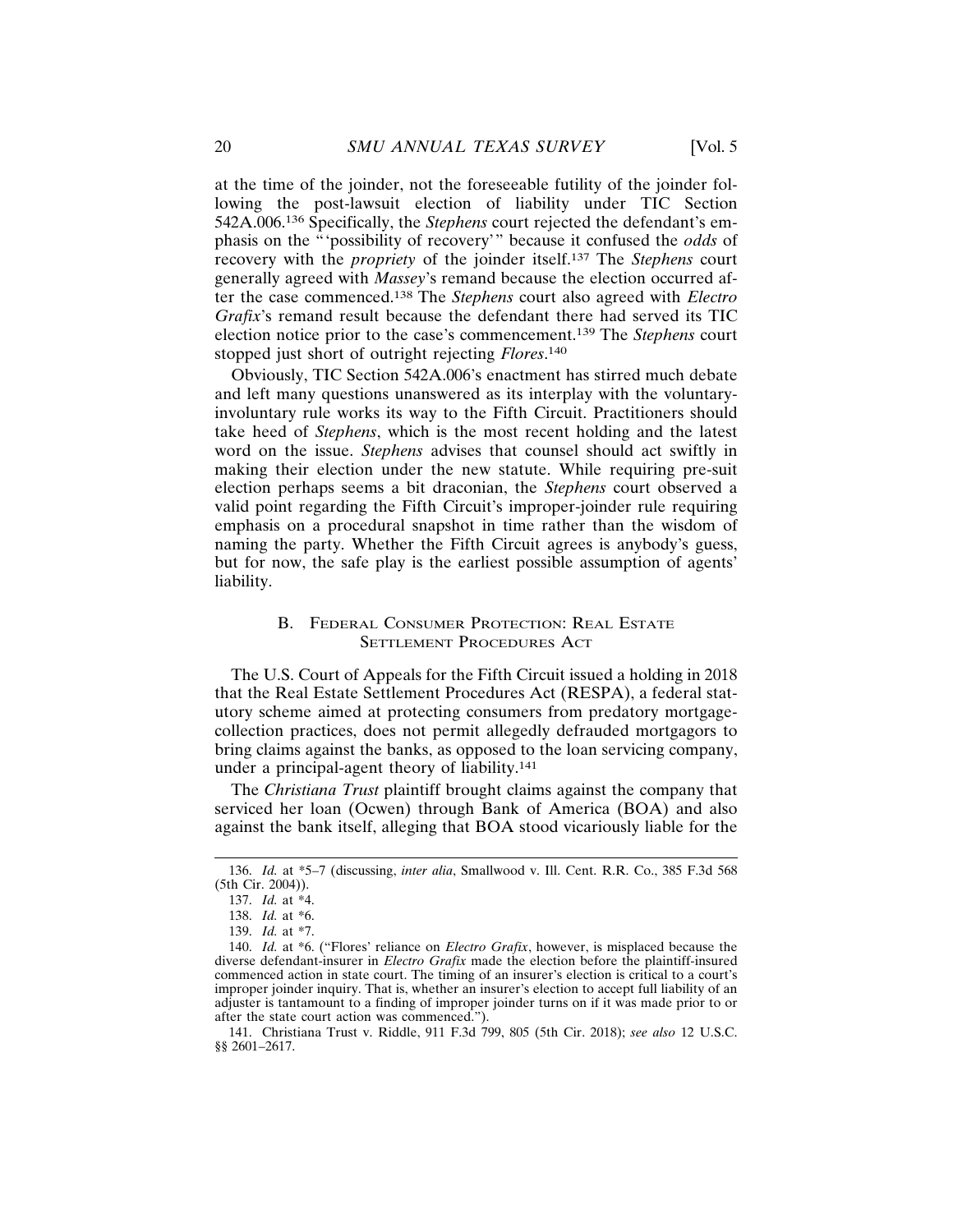unlawful practices of its agent, Ocwen.142 The U.S. District Judge for the Northern District of Texas dismissed the claims against BOA because (in addition to pleading deficiencies), "[b]y its plain terms, the regulation at issue here imposes duties only on servicers."143 The Fifth Circuit affirmed based on a reconciliatory reading of the Consumer Financial Protection Bureau (CFPB) rules and applicable underlying statute.144 The appellate panel reasoned that Congress drafted RESPA such that its various prohibitions expressly apply only to a "servicer," which is defined as "'the person responsible' for" servicing of a loan (including the person who makes or holds a loan if such person also services the loan).<sup>145</sup> The proscriptive language in RESPA provides that "a *servicer* of a federally related mortgage shall not . . . fail to comply with any other obligation found by the [CFPB]."146 Noting that the CFPB mirrored congressional language in the rule—i.e., "a servicer shall"147—the *Christiana Trust* court held that "the regulation at issue here imposes duties only on servicers."148 The statute also provides that "[w]hoever fails to comply with any provision of this section shall be liable to the borrower for each such failure."149 The Fifth Circuit concluded that "because only 'servicers' can 'fail to comply' . . . only servicers can be 'liable to the borrower' for those failures."150 According to the Fifth Circuit, "[t]he text squarely settles the issue."<sup>151</sup>

The Fifth Circuit noted at the outset that it appeared to be the first federal appellate court, and the first court within the Fifth Circuit, to address the vicarious-liability issue.152 Most other district courts to address the issue reached the same conclusion as the Fifth Circuit.153 The *Christiana Trust* panel expressly rejected the approach taken by the District Court of New Hampshire in *Rouleau*, which in 2015 held that a RESPA claims is "'a species of tort liability'" and that therefore Congress drafted RESPA "against a legal background of ordinary tort-related vicarious liability rules."154 The Fifth Circuit explained its disagreement with *Rouleau*

- 143. *Christiana Trust*, 911 F.3d at 804; *see also* FED. R. CIV. P. 12(b)(6).
- 144. *Christiana Trust*, 911 F.3d at 804.

<sup>142.</sup> *Christiana Trust*, 911 F.3d at 802. Specifically, RESPA—pursuant to rulemaking by the CFPB—requires lender-side entities to provide homeowners with the various options available to prevent foreclosure. *See* 12 C.F.R. § 1024.41(c)(1); *see also* 12 U.S.C. § 2605(k)(1)( $\hat{E}$ ) (conferring rulemaking authority).

<sup>145.</sup> *Id.* (quoting 12 U.S.C. § 2605(i)(2)).

<sup>146.</sup> *Id.* (quoting 12 U.S.C. § 2605(k)(1)(E)) (emphasis and omission added by court).

<sup>147.</sup> *Id.* (quoting 12 C.F.R. § 1024.41(c)(1)).

<sup>148.</sup> *Id.* (internal citations omitted).

<sup>149.</sup> *Id.* (quoting 12 U.S.C. § 2605(f)).

<sup>150.</sup> *Id.* (quoting 12 U.S.C. §§ 2605(k)(1)(E), 2605(f)).

<sup>151.</sup> *Id.*

<sup>152.</sup> *Id.*

<sup>153.</sup> *Id.* at 805 (discussing Hawk v. Carrington Mortg. Services, LLC, 3:14-CV-1044, 2016 WL 4433665, at \*2 (M.D. Pa. Aug. 17, 2016) (mem. op.); Green v. Cent. Mortg. Co., 148 F. Supp. 3d 852, 876–77 (N.D. Cal. 2015); Bennett v. Nationstar Mortg., LLC, CA 15- 00165-KD-C, 2015 WL 5294321, at \*10 (S.D. Ala. Sept. 8, 2015); McAndrew v. Deutsche Bank Nat'l Trust Co., 977 F. Supp. 2d 440, 445 (M.D. Pa. 2013)).

<sup>154.</sup> *Id.* (discussing Rouleau v. US Bank, NA, No. 14-CV-568-JL, 2015 WL 1757104, \*7 (D.N.H. Apr. 17, 2015) (mem. op.)).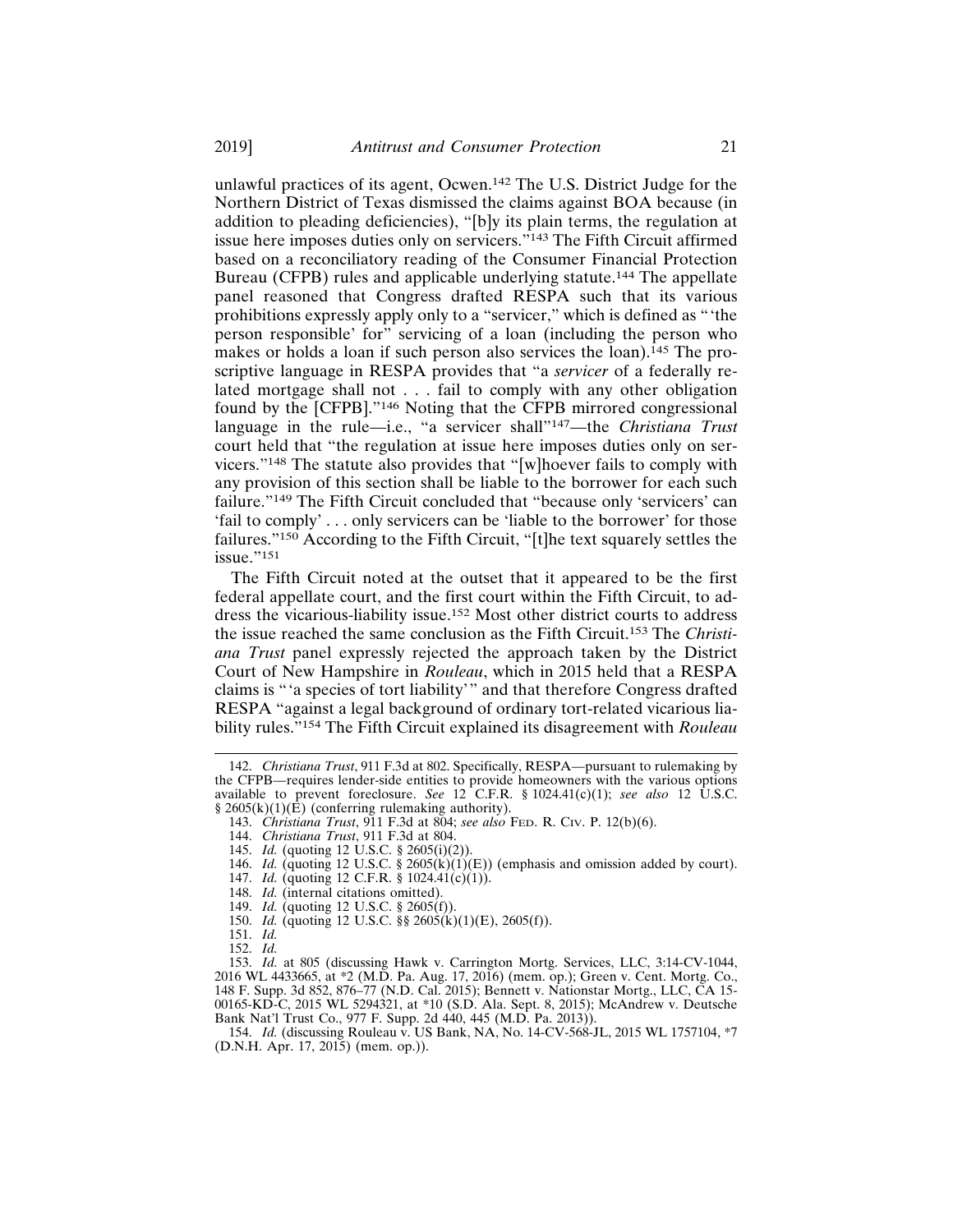as follows:

We decline to adopt *Rouleau*'s reasoning because it falls short even on its own terms. Congress did express an intent contrary to the incorporation of traditional vicarious liability rules. 12 U.S.C. § 2605(f) defines the parameters of § 2605 liability: "[w]hoever fails to comply with any provision of this section" is liable. This legislatively prescribed definition—which makes parties responsible solely for their own failures to comply—fundamentally conflicts with traditional vicariously liability, which imputes liability "based on the tortious acts of *another*." Restatement (Third) of Torts § 13 (2000) (emphasis added). Congress could have imposed § 2605 liability on "whoever fails to comply or whoever has hired an agent who fails to comply." It could have imposed liability on "whoever would be liable under traditional principles of tort law." It could have said nothing at all, perhaps leaving the common law as a gap filler. It could have imposed the statutory duty to ensure compliance with the CFPB's regulations not only on loan servicers, but also on lenders. But Congress did none of those things.155

The *Christiana Trust* panel probably reached the correct result, but it did so through somewhat anemic reasoning. While lawmakers and the CFPB arguably intended the applicable provisions to apply only to servicers (not lender banks), drafters did not write such intent into the statute/rule "plainly and unambiguously."156 The *Christiana Trust* court itself cited general notions that the drafters' use of one word (e.g., a servicer) instead of others (e.g., a person) speaks volumes about legislative intent.157 This argument both supports and cuts against the Fifth Circuit's reasoning. If Congress intended RESPA liability to apply only to "servicer[s]," why did it neglect to draft that same language into the portion of the statute that answered the "ultimate question of [RESPA] liability"? Instead of providing that consumers have a cause of action against "servicers" (which would be consistent with the drafting of the substantive liability statutes), the statute instead provides that consumers may recover from "whoever" violates RESPA. Again, the Fifth Circuit probably reached the right decision, but its analysis on the statutory construction contains holes, and the statute, perhaps, is less "plain and unambiguous" than the Fifth Circuit suggested.

*Christiana Trust* is also problematic from a broader perspective namely, it might have muddied the water regarding the interplay between statutory claims and common-law background principles. The notion that lawmakers' used the term "whoever" to mean only those who actually violate the section is questionable because it suggests that common-law principles do not apply to statutory torts unless lawmakers specifically

<sup>155.</sup> *Id.* at 805–06.

<sup>156.</sup> *But see id.* at 806.

<sup>157.</sup> *Id.* at 805 ("'When Congress includes particular language in one section of a statute but omits it in another,' we 'presume[ ] that Congress intended a difference in meaning.'") (quoting Digital Realty Trust, Inc. v. Somers, 138 S. Ct. 767, 777 (2018); Loughrin v. United States, 573 U.S. 351, 357 (2014)).